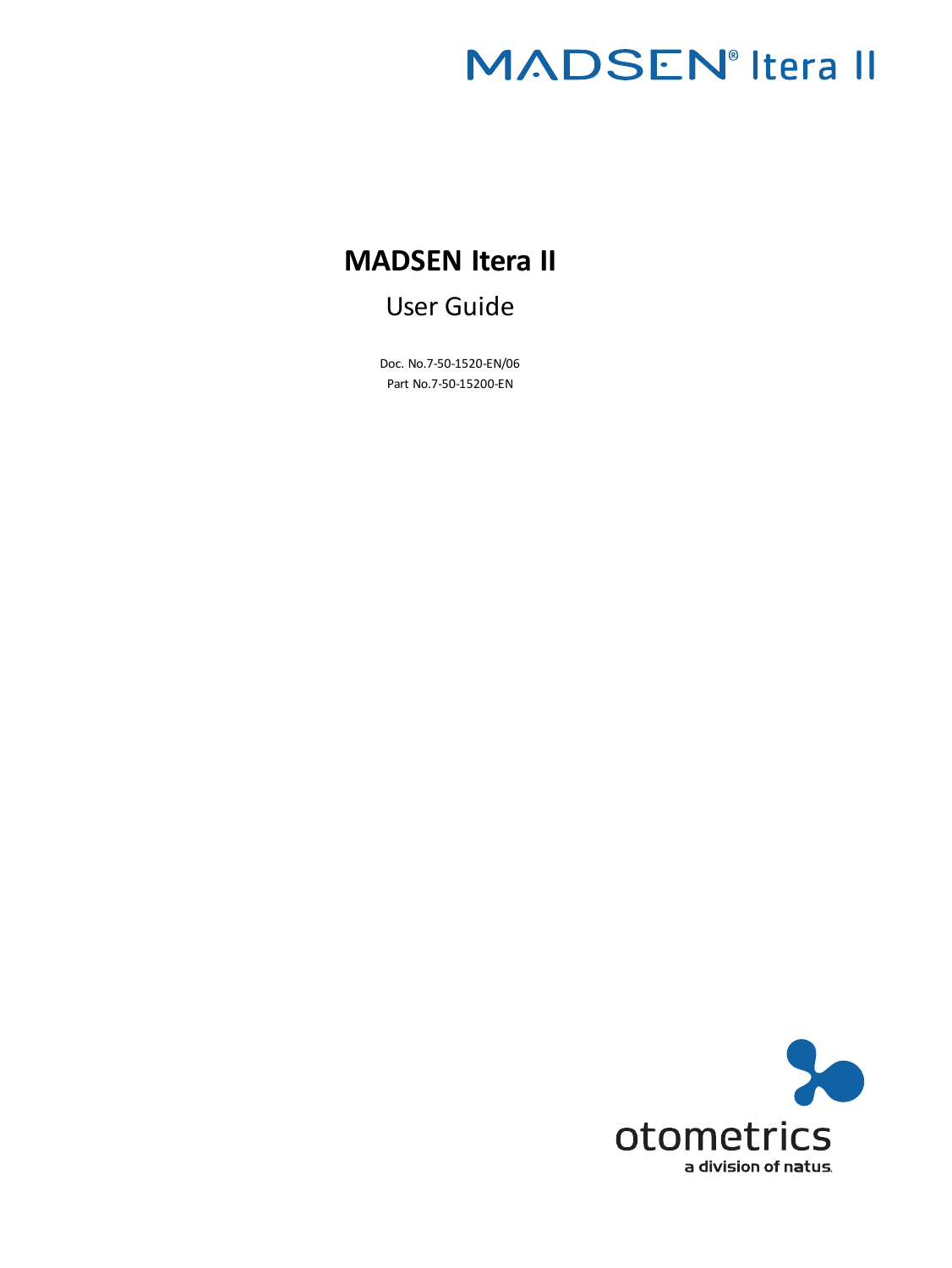#### **Copyright notice**

© 2014, 2019 Natus Medical Denmark ApS. Allrights reserved. ® Otometrics,the Otometrics Icon, AURICAL, MADSEN,Otoscan, ICS and HORTMANN are registered trademarks of Natus Medical Denmark ApS in the U.S.A. and/or other countries.

**Version release date** 2019-06-08 (214079)

**Technical support**<br>Please contact your supplier.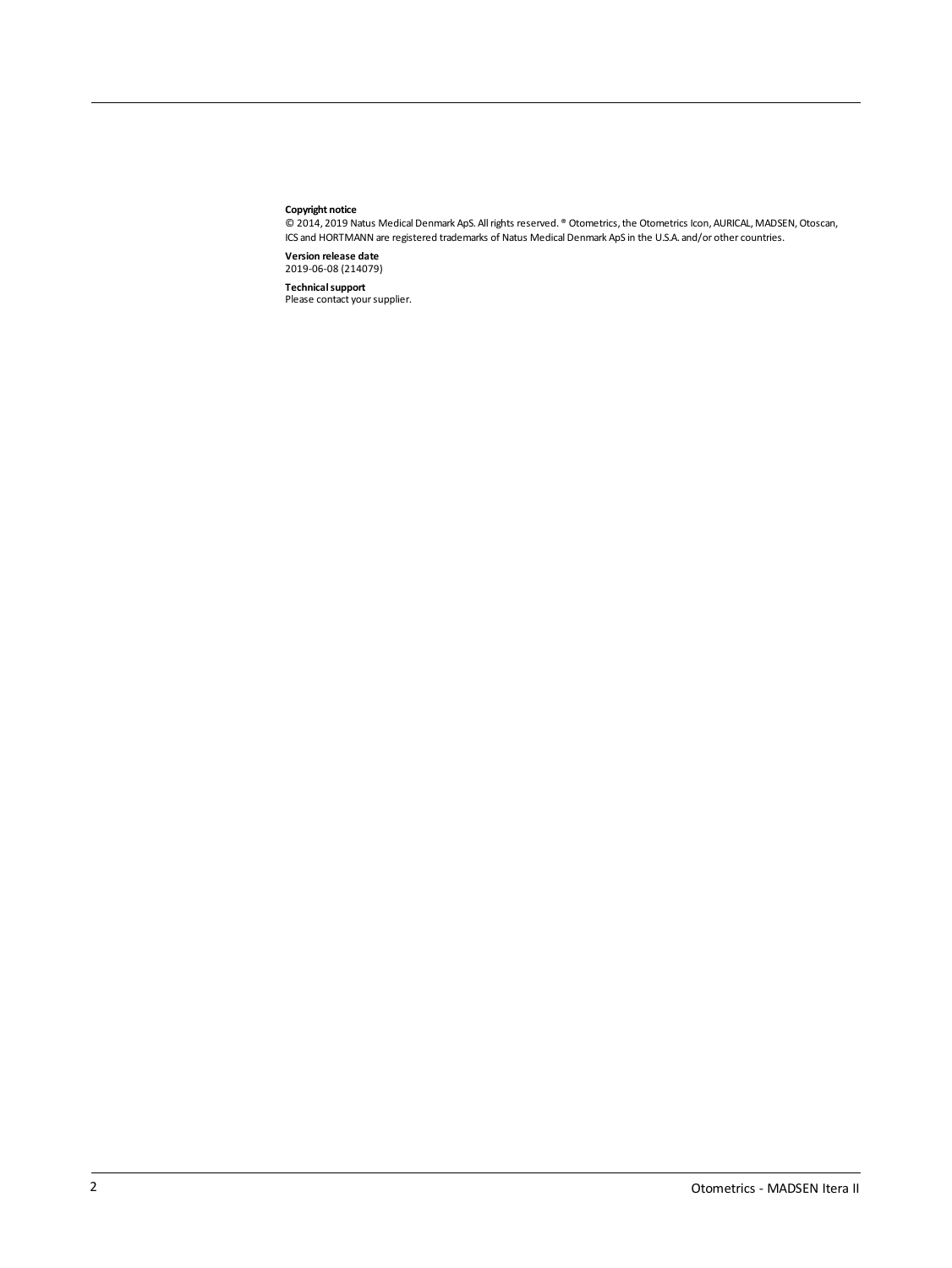## **Table of Contents**

| $\mathbf{1}$ | 4  |
|--------------|----|
| 2            | 4  |
| 3            | 5  |
| 4            | 5  |
| 5            | 6  |
| 6            | 7  |
| 7            | 7  |
| 8            | 9  |
| 9            | 11 |
| 10           | 12 |
|              | 13 |
|              | 14 |
|              | 15 |
|              | 15 |
|              | 23 |
|              | 24 |
|              | 25 |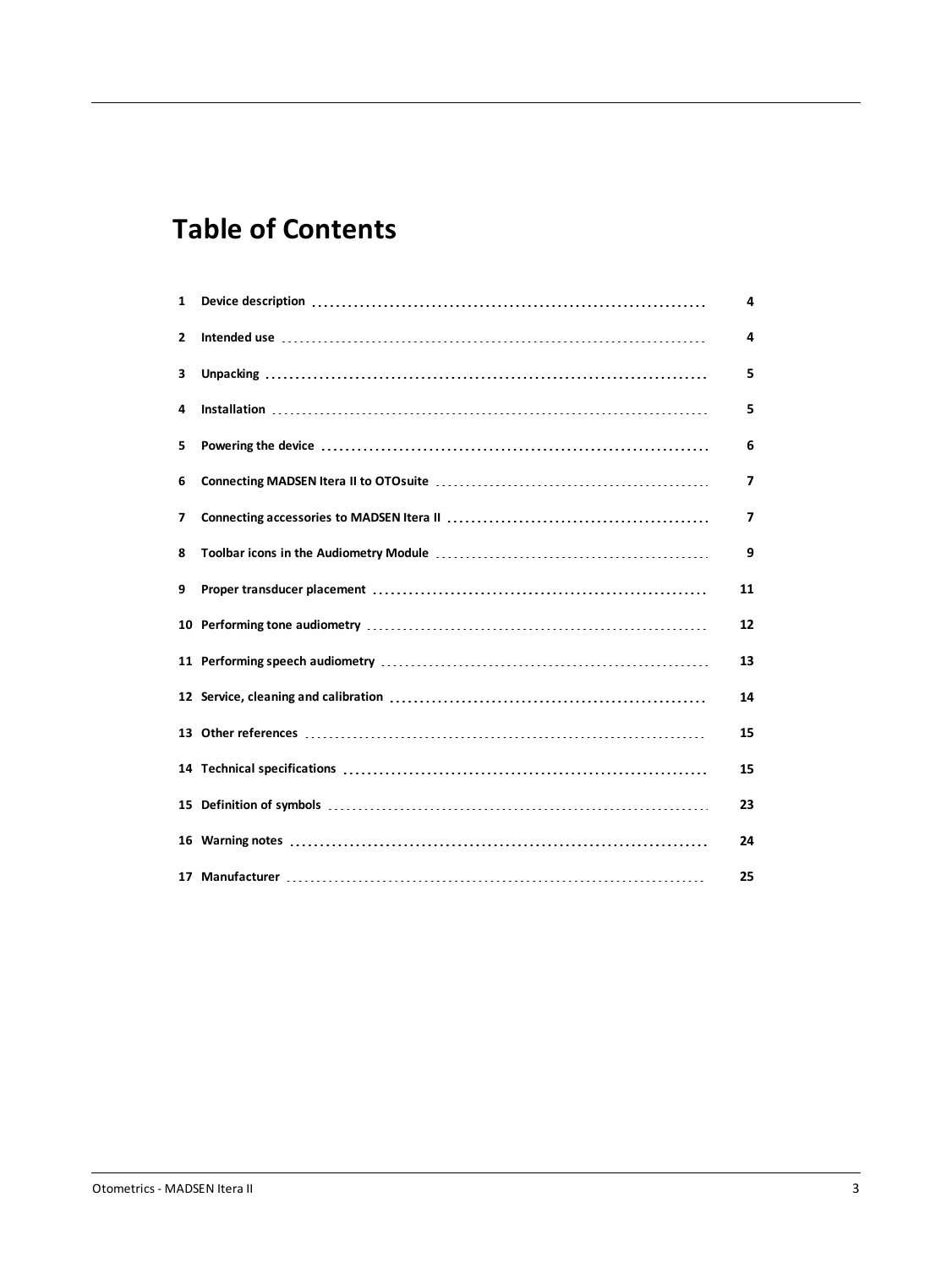## <span id="page-3-0"></span>**1 Device description**



MADSEN Itera II is an audiometer for testing a person's hearing.

With MADSEN Itera II you can perform all standard audiometric tests, tone and speech audiometry and special tests.

Depending on the configuration, various special tests such as SISI, Stenger, ABLB (Fowler), and HIS are available.

• MADSEN Itera II can be used in connection with the OTOsuite Audiometry Module software for online monitoring of test results, data export and storage, printing, and NOAH compatibility.

Test intensities and frequencies as well as the current test settings and other information are shown on the PC monitor.

• MADSEN Itera II can be used as a portable instrument or as a desktop unit (fixed installation).

#### **Operation**

The front panel buttons have indicator lights, which clearly show the device's current settings. Sound level, frequency and other information are shown clearly on the device display.

#### **Transferring data to OTOsuite**

<span id="page-3-1"></span>The test results are stored in the device and the results can be transferred to the OTOsuite PC software.

## **2 Intended use**

#### **MADSEN Itera II and the Audiometry module**

Users: audiologists, ENTs and other health care professionals in testing the hearing of their patients. Use: diagnostic and clinical audiometric testing.

### **2.1 Typographical conventions**

#### **The use of Warning, Caution and Note**

To draw your attention to information regarding safe and appropriate use of the device or software, the manual uses precautionary statements as follows:

*Warning• Indicates that there is a risk of death or serious injury to the user or patient.*

Caution . Indicates that there is a risk of injury to the user or patient or risk of damage to data or the device.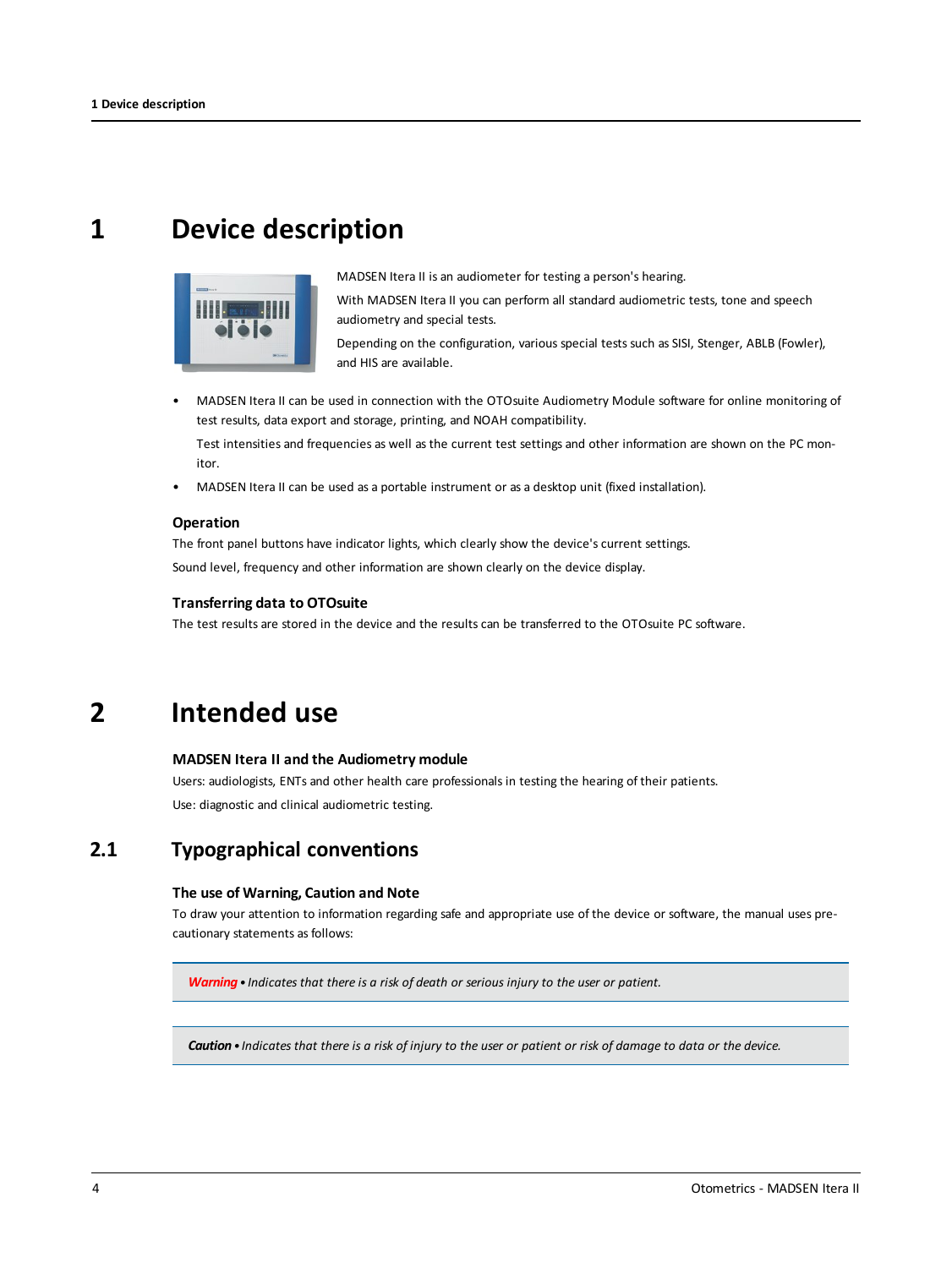*Note • Indicates that you should take special notice.*

<span id="page-4-0"></span>To obtain a free printed copy of the user documentation, contact Natus Medical Denmark ApS (www.natus.com).

### **3 Unpacking**

1. Unpack the device carefully.

When you unpack the device and accessories, it is a good idea to keep the packing material in which they were delivered. If you need to send the device in for service, the original packing material will protect against damage during transport, etc.

- 2. Visually inspect the equipment for possible damage. If damage has occurred, do not put the device into operation. Contact your local distributor for assistance.
- 3. Check with the packing list to make sure that you have received all necessary parts and accessories. If your package is incomplete, contact your local distributor.
- <span id="page-4-1"></span>4. Check the Test Report (Calibration Certificate), make sure that the transducers (headphones and bone oscillator) are the correct ones, and that they comply with the ordered calibration standards.

### **4 Installation**

Install OTOsuite on the PC before you connect to MADSEN Itera II from the PC.

For OTOsuite installation instructions, see the OTOsuite Installation Guide, on the OTOsuite installation medium. MADSEN Itera II is fully assembled on delivery, and you simply have to connect cables.

Caution . To connect MADSEN Itera II to the PC, use the supplied USB cable. The cable length must not exceed 3 m *(approx. 10 feet).*

#### **Installation sequence**

- 1. Install OTOsuite on your PC.
- 2. Assemble and set up MADSEN Itera II.
	- $-$  See [Powering](#page-5-0) the device  $\triangleright$  6
- 3. Switch on MADSEN Itera II.
- 4. Run the Configuration Wizard in OTOsuite to connect to and set up communication with MADSEN Itera II.
	- See [Connecting](#page-6-0) MADSEN Itera II to OTOsuite ► 7.

#### **Connection panel - MADSEN Itera II**

For a detailed description of the connection panel, see the MADSEN Itera II Reference Manual.

The connections are located at the back of MADSEN Itera II.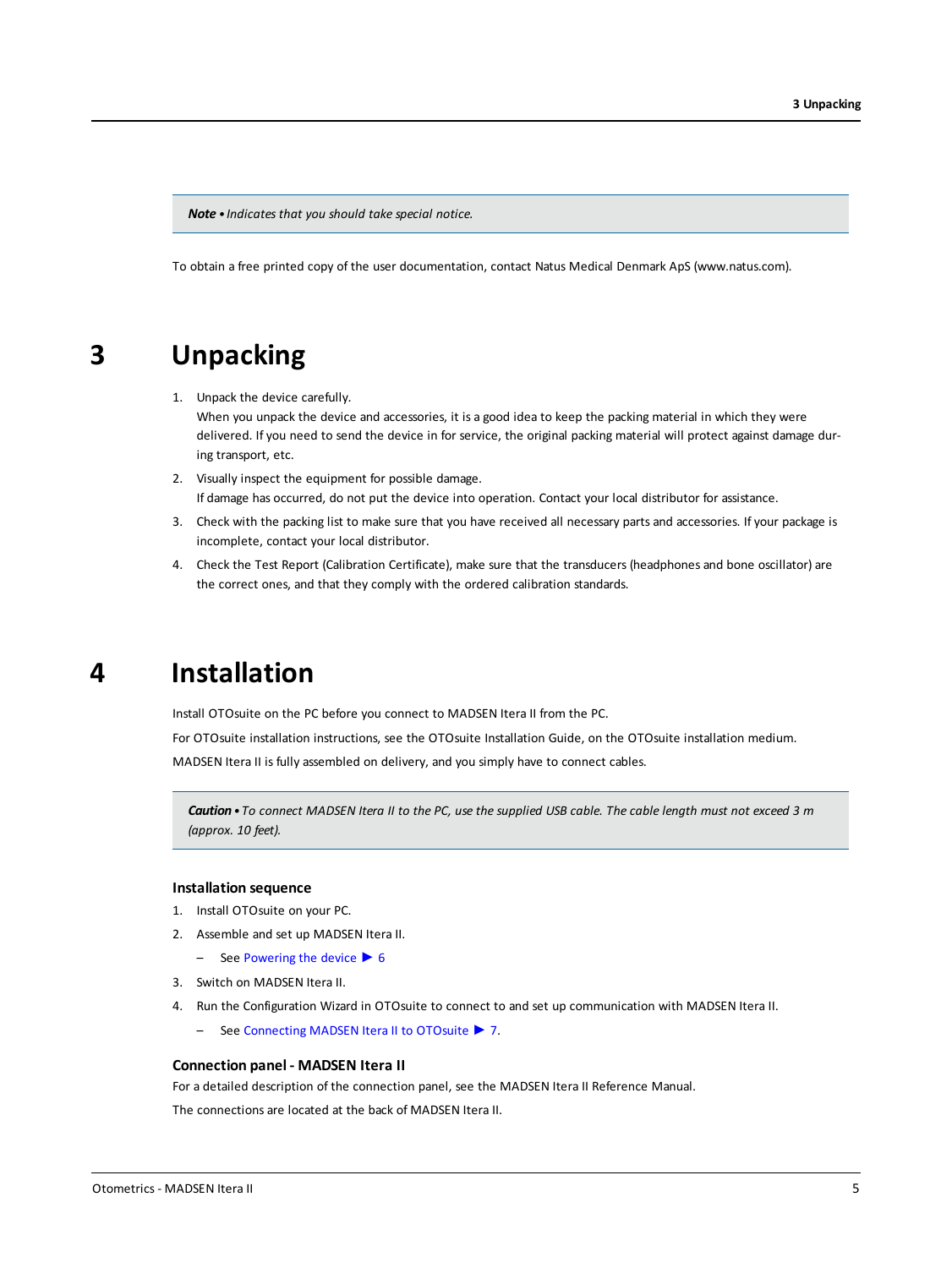All four cables for connecting accessories are joined in a bundle and color-coded for easy connection:

- Yellow: Operator desktop microphone
- Green: Operator monitor headset, headphones
- Pink: Operator monitor headset, boom microphone
- Gray: Operator monitor speaker



<span id="page-5-0"></span>Caution . When you connect other electrical equipment to MADSEN Itera II, remember that equipment that does not comply with the same safety standards as MADSEN Itera II can lead to a general reduction in the system's safety level.

## **5 Powering the device**



- 1. Plug the power cord into the power socket of MADSEN Itera II.
	- See [Installation](#page-4-1) ▶ 5.
- 2. Plug the other end of the power cord directly into an AC mains power outlet with a three-wire protective ground.

#### **Switching MADSEN Itera II on and off**



**A.** The on/off switch is located on the right side of MADSEN Itera II.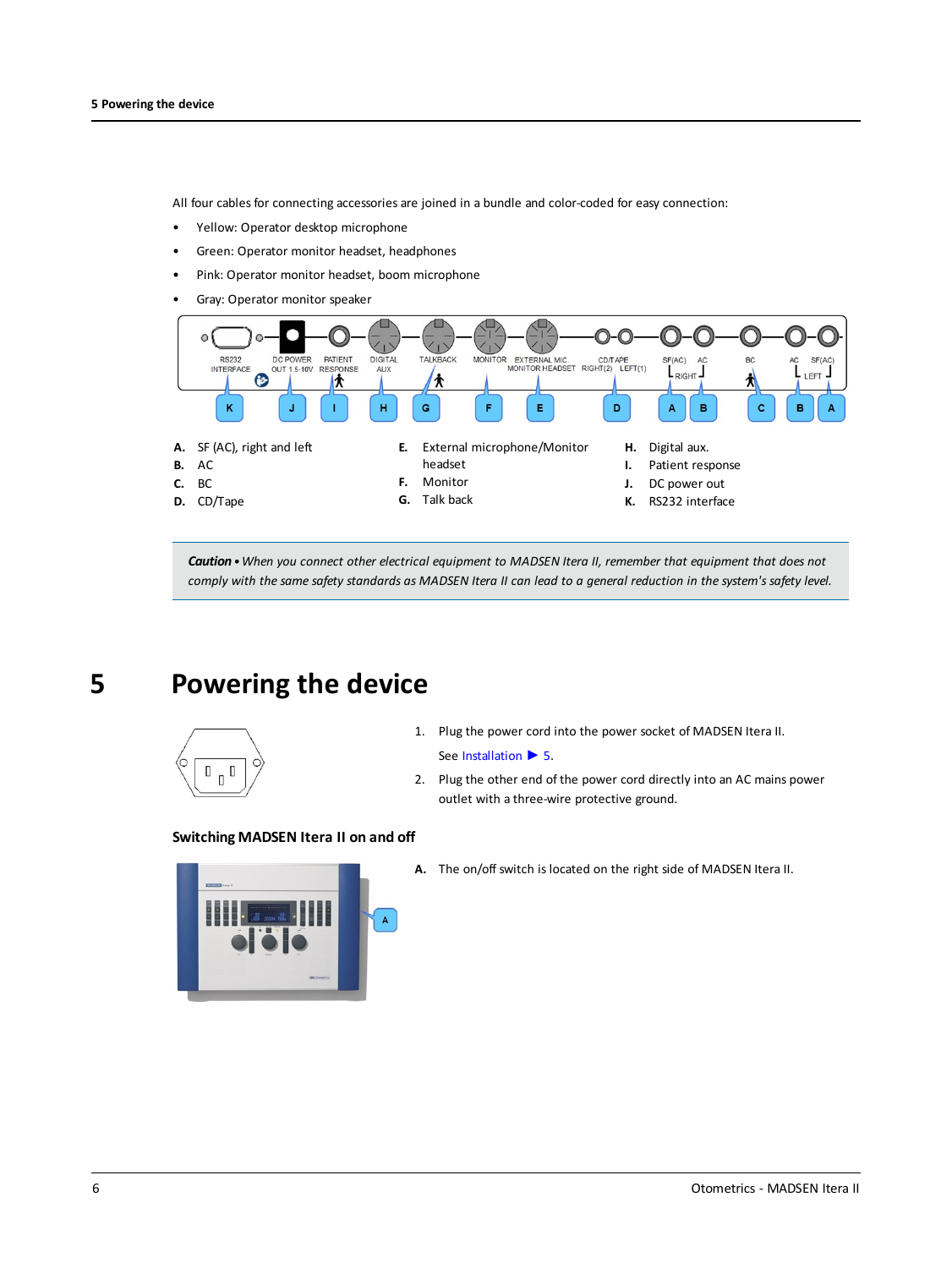## **6 Connecting MADSEN Itera II to OTOsuite**

#### <span id="page-6-0"></span>**Launching OTOsuite**

When you use MADSEN Itera II for the first time, run the Configuration Wizard to set up the connection between MADSEN Itera II and OTOsuite. After you have configured OTOsuite for the first time, if MADSEN Itera II is turned on when you open the Control Panel in OTOsuite, then MADSEN Itera II will connect to OTOsuite automatically. Otherwise, you can connect MADSEN Itera II as follows:

- 1. Switch on the device.
- 2. Launch OTOsuite.
- 3. In the OTOsuite toolbar, click **Control Panel**.
- 4. In the Control Panel, click **Connect**.

#### **Connecting MADSEN Itera II to OTOsuite**

• Run the OTOsuite Configuration Wizard to connect to and set up communication with MADSEN Itera II: Select **Tools** > **Configuration Wizard**

<span id="page-6-1"></span>Click the **Configure** button next to **Audiometry** and connect to the device as described in the OTOsuiteUser Guide.

## **7 Connecting accessories to MADSEN Itera II**



1. When selecting accessories connected to the RS232 socket and DC output of the device, the following points must be considered:

- Use of connected equipment in a patient environment
- Proof that connected equipment has been tested in accordance with Medical Electrical Systems in IEC 60601-1 3.1 edition: 2012, ANSI/AAMI ES60601-1 (2005) + AMD 1 (2012) and CAN/CSA-C22.2 No. 60601-1 (2014).

See General [warning](#page-23-1) notes ► 24.

See also [Installation](#page-4-1) ▶ 5.

For a detailed description of the connection panel, see the MADSEN Itera II Reference Manual.

### **7.1 Air conduction**

See [Installation](#page-4-1) ► 5 for an overview of the connection panel.

#### **Headphones**

• Connect the right and left cables (red and blue) from the transducers to the right and left AC sockets in the rear panel of MADSEN Itera II.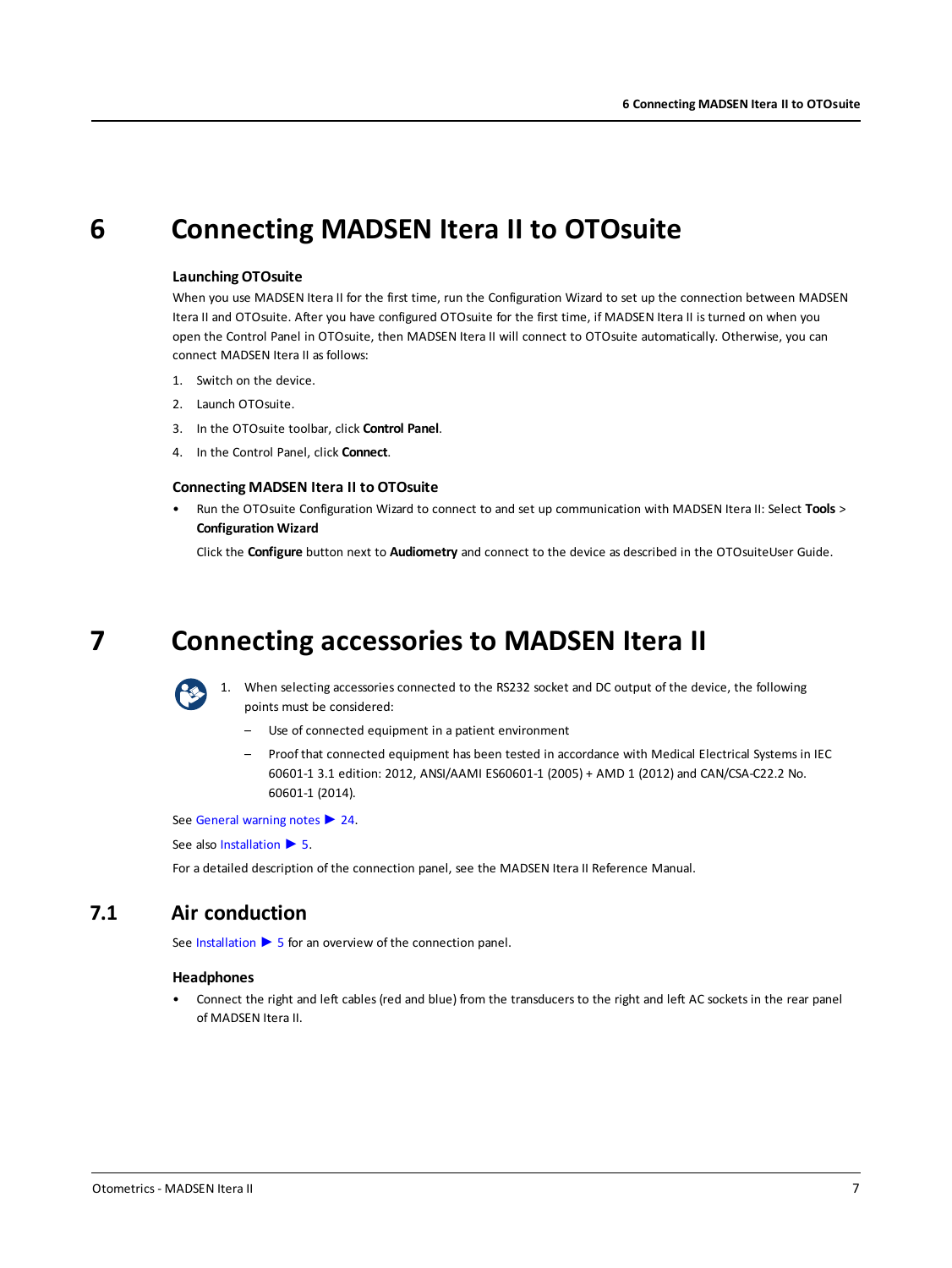

#### **Insert phones**

• Connect the Insert phones to the right and left AC socket in the rear panel of MADSEN Itera II. They must be connected according to calibration.



Alternatively, connect them to the right and left SF socket.

• To verify the calibration, press [AC]/[SF] and the display will show the transducer calibrated for that output.

### **7.2 Bone conduction**

See [Installation](#page-4-1) ► 5 for an overview of the connection panel.

• Connect the bone conduction transducer plug into the BC socket located in the rear panel of MADSEN Itera II.



### **7.3 External microphone**

See [Installation](#page-4-1) ► 5 for an overview of the connection panel.

In speech testing and patient communication there are two possible external microphone solutions:

- Gooseneck, or
- Boom microphone on the monitor headset.

Connect the chosen microphone solution to the "EXTERNAL MIC/MONITOR HEADSET" socket.

Connecting one of these disables the internal talk-over microphone.

#### **Gooseneck**

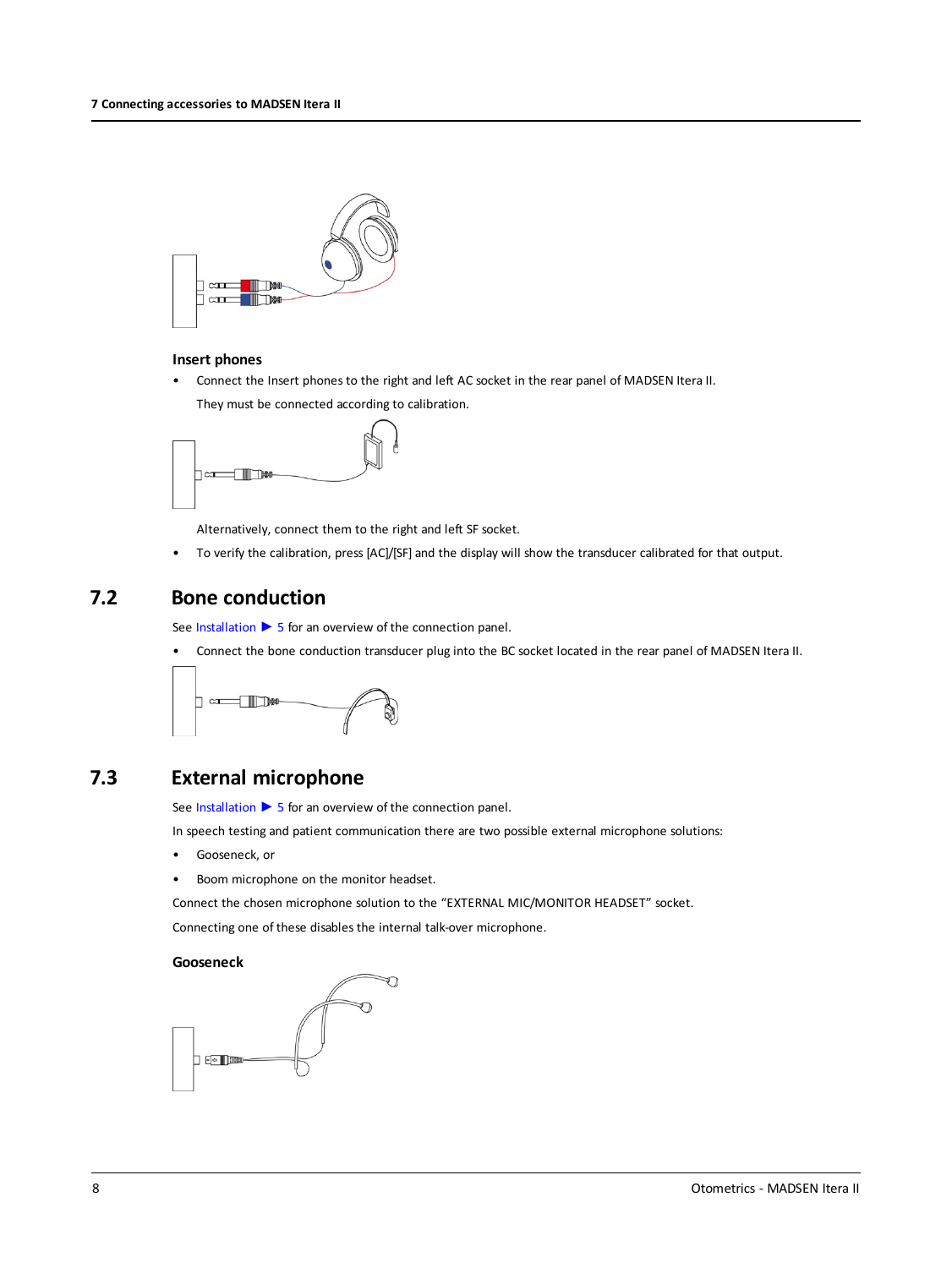#### **Monitor headset with boom microphone**



### **7.4 Free Field**

See [Installation](#page-4-1) ► 5 for an overview of the connection panel.

#### **Without Power Amplifier**

• Plug the Free Field transducer cables directly into the R-SF and L-SF sockets located in the rear panel of MADSEN Itera II. The sound is then routed out through sound field speakers.



#### **With Power Amplifier**

• Plug the Power Amplifier cables into the two center sockets in the rear panel of MADSEN Itera II.



**A.** Free Field cables **B.** Power Amplifier cables

## **8 Toolbar icons in the Audiometry Module**

<span id="page-8-0"></span>The icons available in the toolbar depend on the test function that you have selected.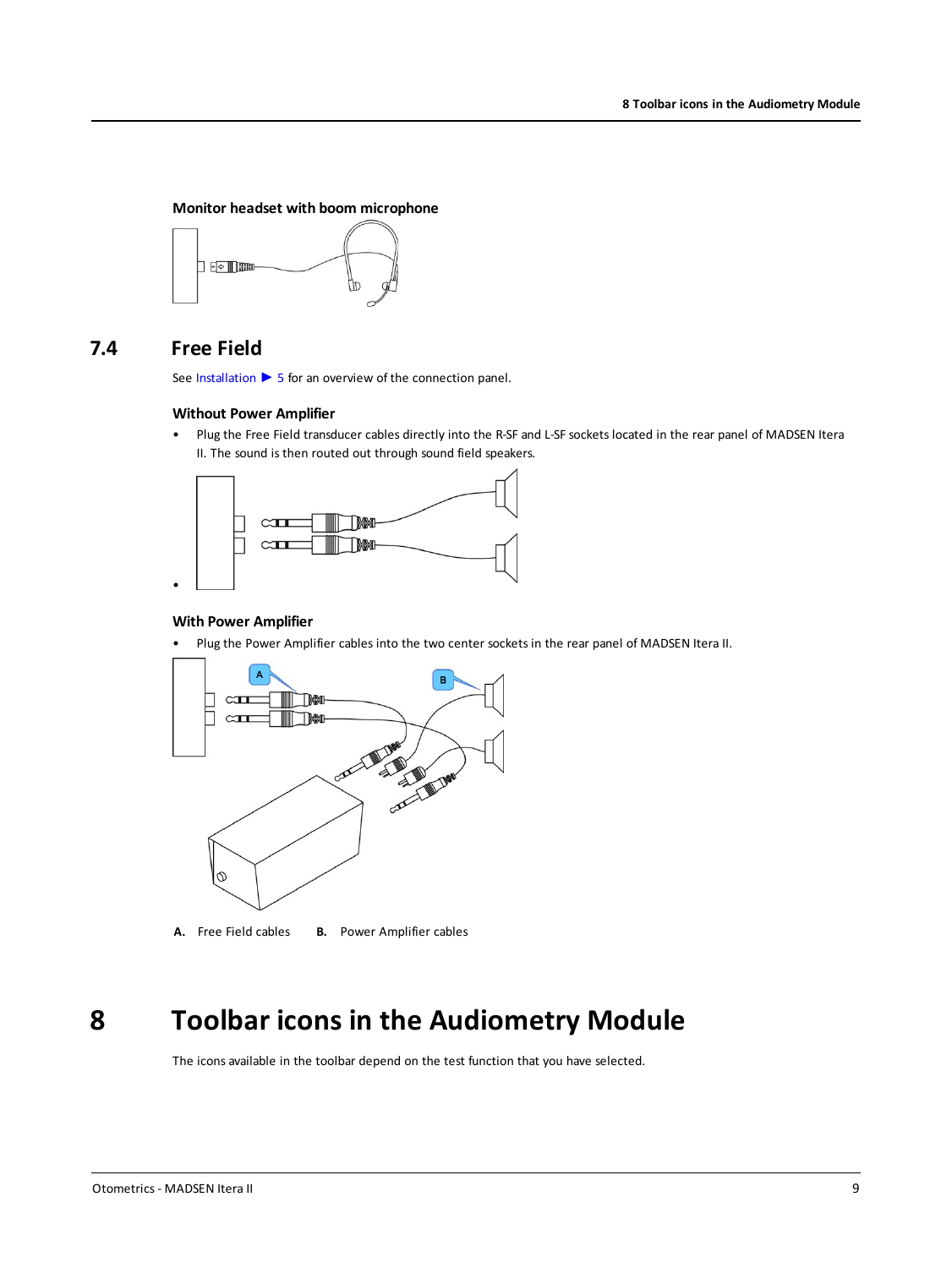#### **Audiometry icons**

#### *Tone audiometry*



#### *Speech audiometry*



| <b>Menu</b> item                     | <b>Icon</b> | <b>Description</b>                                                                                                                             |
|--------------------------------------|-------------|------------------------------------------------------------------------------------------------------------------------------------------------|
| <b>Combined Audiogram</b>            |             | Click to toggle between viewing both ears in a single audiogram (com-<br>bined audiogram) or both a left and a right audiogram on your screen. |
|                                      |             | <b>Combined View</b><br>Click to view both ears in a single audiogram.                                                                         |
|                                      |             | <b>Split View</b><br>Click to view separate audiograms for each ear.                                                                           |
| <b>Masking Assistant</b>             |             | Enable or disable the Masking Assistant.                                                                                                       |
|                                      |             | The Masking Assistant causes an unmasked threshold to flash repeatedly<br>if masking is recommended.                                           |
| Standard / All / High<br>frequencies |             | The graph shows up to 20,000 Hz. MADSEN Itera II presents stimulus up<br>to 12,500 Hz.                                                         |
|                                      |             | Click to choose between viewing:<br>٠                                                                                                          |
|                                      |             | <b>Standard Frequencies</b><br>Displays the audiogram from 125 to 8000 Hz.                                                                     |
|                                      |             | <b>All Frequencies</b><br>Displays the audiogram from 125 to 20,000 Hz.                                                                        |
|                                      |             | <b>High Frequencies</b><br>Displays the audiogram from 8000 to 20,000 Hz.                                                                      |
| <b>New Audiogram</b>                 |             | Select new audiogram. You will be prompted to save or cancel current<br>data.                                                                  |
| <b>Select Orientation</b>            |             | Click to select the perspective of the patient's ears as presented on the<br>screen for graph and table views.                                 |
|                                      |             | You can also select the location of the stimulus control.                                                                                      |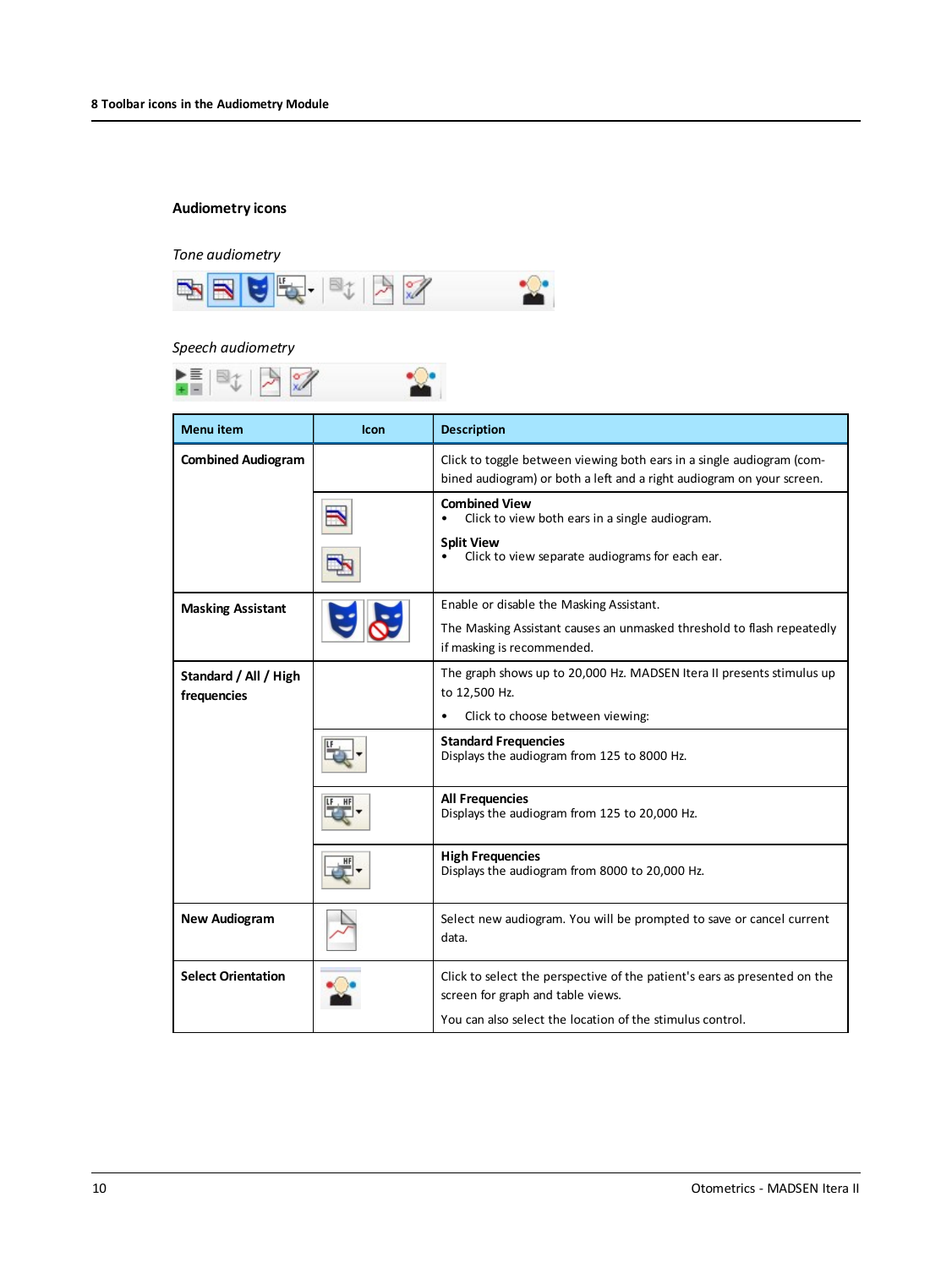### <span id="page-10-0"></span>**9 Proper transducer placement**

#### **Headphones**

1. Loosen the headband and place both the left and right side of the headphones simultaneously.

Note . If the headphones are not placed properly, there is risk of causing the ear canal to collapse which will result in *elevated thresholds.*

- 2. Aim the center of the headphones towards the patient's ear canals and gently place them against the ears.
- 3. Tighten the headband while holding the headphones in place with your thumbs.
- 4. Examine the placement of the headphones to make sure they are level, and properly positioned.

#### **Insert Earphones**

Young children tolerate insert earphones better than headphones.

1. Select the largest foam eartip that will fit into the patient's ear.

If the eartip is too small the sound will leak out and the dB level will not be accurate at the eardrum.

Insert earphones have greater attenuation between ears especially at the low frequencies; this reduces the need for masking.

2. It is best to clip the insert earphone transducers behind the child or on the back of their clothing and then fit the foam eartip into the child's ears.

#### **Bone Oscillator**

*Note • For unmasked bone thresholds, you can store binaural data:*

Note • If there is a difference of 10 dB or greater between the bone conduction threshold and the air conduction threshold of the same ear, masking is needed. The Masking Assistant can assist you in determining which thresholds *need to be masked.*

Note . If the SRT of the test ear and the SRT or PTA of the nontest ear differ by 45 dB or more, masking is needed. If the SRT of the test ear and the bone conduction PTA of the nontest ear differ by 45 dB or more, masking is needed.

#### *Mastoid placement*

- 1. Move any hair covering the mastoid out of the way and place the flat round part of the bone oscillator securely on the boniest portion of the mastoid without any part of the transducer touching the external ear.
- 2. Make sure the bone oscillator is tight on the mastoid but still comfortable.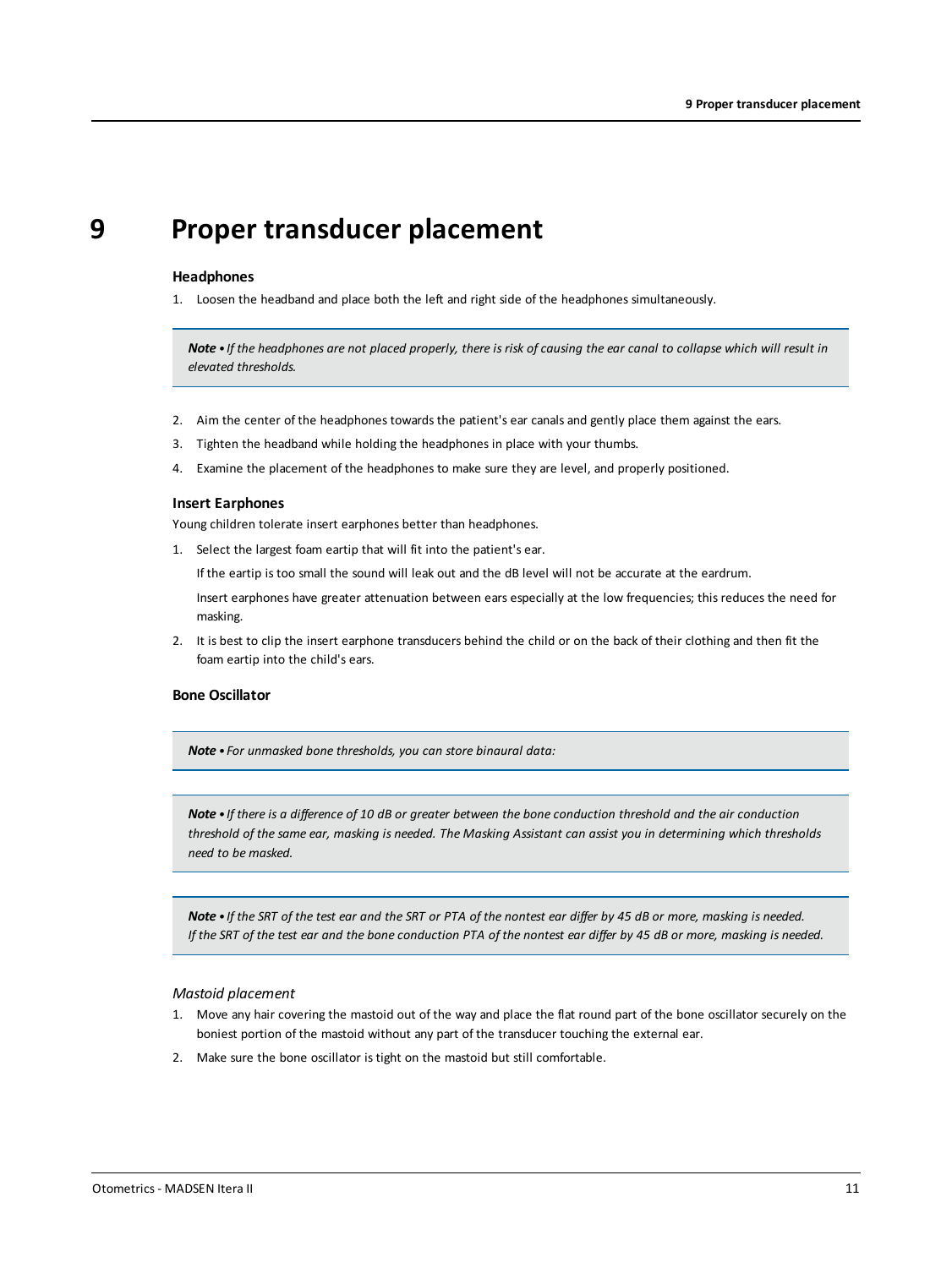<span id="page-11-0"></span>3. If you are going to perform masking with earphones, position the other end of the bone oscillator headband over the patient's temple on the opposite side of the head so that the headband of the earphones and bone oscillator fit on the patient's head.

## **10 Performing tone audiometry**

For detailed examples of audiometric testing, see the MADSEN Itera II Reference Manual.

During online testing, the screen reflects the test done by the audiometer as it progresses.



- 1. If needed, select **TONE** on MADSEN Itera II.
- 2. Prepare the patient. If you wish to instruct the patient after you have placed the transducers on the head of the patient, you can use the **TALK OVER** button. You can talk to the patient to adjust the patient communication levels when **TALK OVER** is active.
- 3. Select test conditions for ear, transducer, unmasked/masked, and test type on MADSEN Itera II.
- 4. Select the test frequency with the **FREQUENCY** knob.
- 5. Select the stimulus level with the **LEVEL** knobs.
- 6. Present the tone with the stimulus presentation button **INT.**.
- 7. Use the **STORE** button to store the data point and proceed to the next frequency.
- 8. Repeat steps 4 to 8 until all the measurements you need have been completed. If needed, did you test:
	- Both ears
	- Air conduction
	- Bone conduction
	- Masking
	- Threshold, MCL and UCL
- 9. Save the audiogram.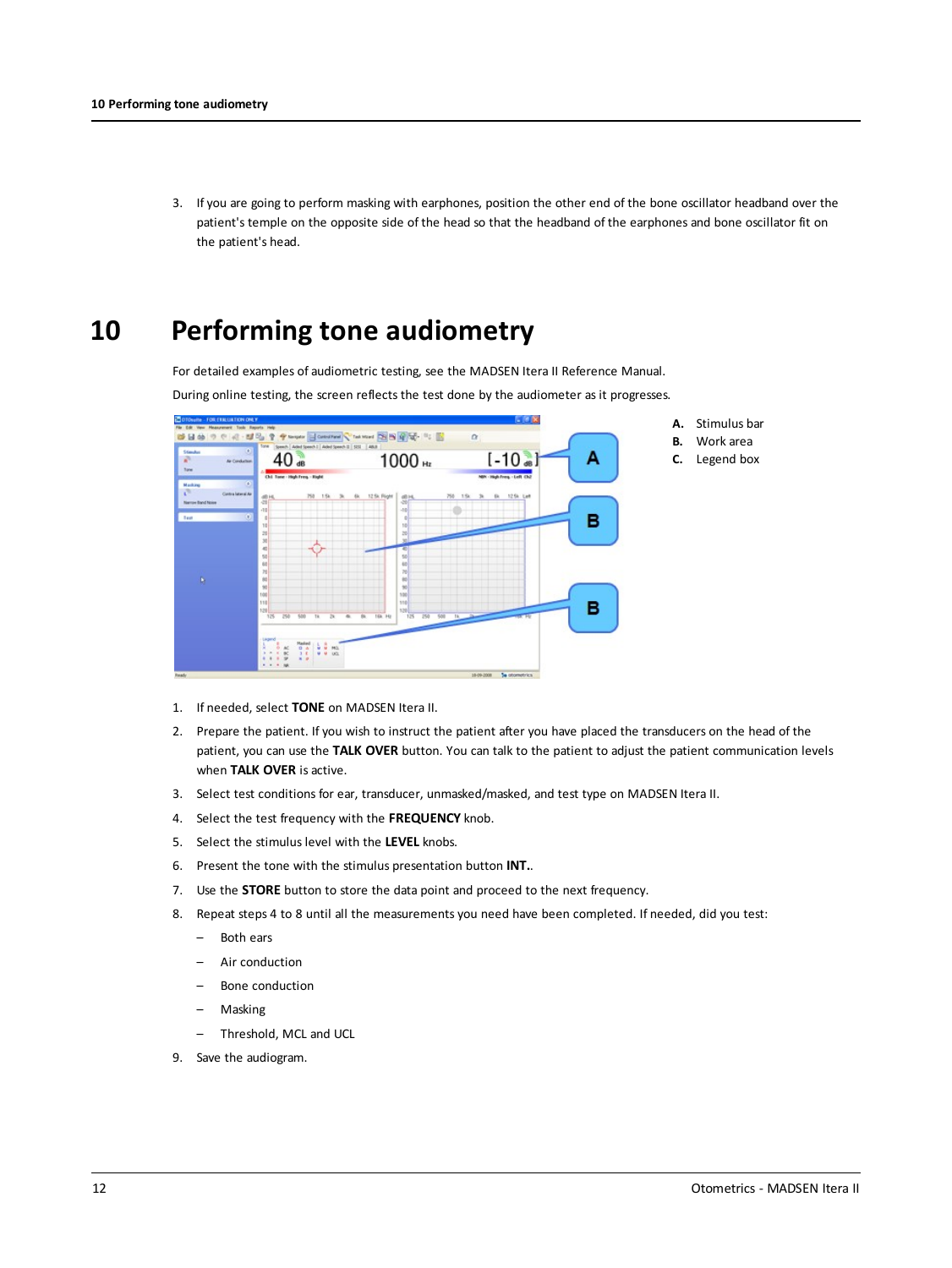## **11 Performing speech audiometry**

<span id="page-12-0"></span>For detailed examples of audiometric testing, see the MADSEN Itera II Reference Manual.



- **A.** Stimulus bar
- **B.** Work area, tabular view
- **C.** Audiogram

During online testing, the screen reflects the test done by the audiometer as it progresses.

- 1. Select **SPEECH** on MADSEN Itera II.
- 2. If needed, click the **Scoring and Playing** icon to set up word or phoneme scoring.



- 3. Prepare the patient. If you wish to instruct the patient after you have placed the transducers on the head of the patient, you can use the **TALK OVER** button. You can talk to the patient to adjust the patient communication levels when **TALK OVER** is active.
- 4. Select test conditions for ear, transducer, unmasked/masked, and test type on MADSEN Itera II.
- 5. Select the stimulus level with the **LEVEL** knobs.
- 6. Select speech input signals: Press the **MIC.** or **CD** button on MADSEN Itera II for either microphone input or pre-recorded input sources.

Caution • You should only use speech materials with a stated relationship between the level of the speech sianal and *the calibration signal.*

Speech materials delivered on CD or other media are normally accompanied by a description of this relationship. You should follow the instructions supplied with the speech materials, using the VU-meter in OTOsuite for adjustment of *input gain*

- 7. Use the **PASS** and **FAIL** buttons on MADSEN Itera II to score words.
- 8. Store the current data as the result by pressing **STORE** on MADSEN Itera II.
- 9. Repeat until all the measurements you need have been completed.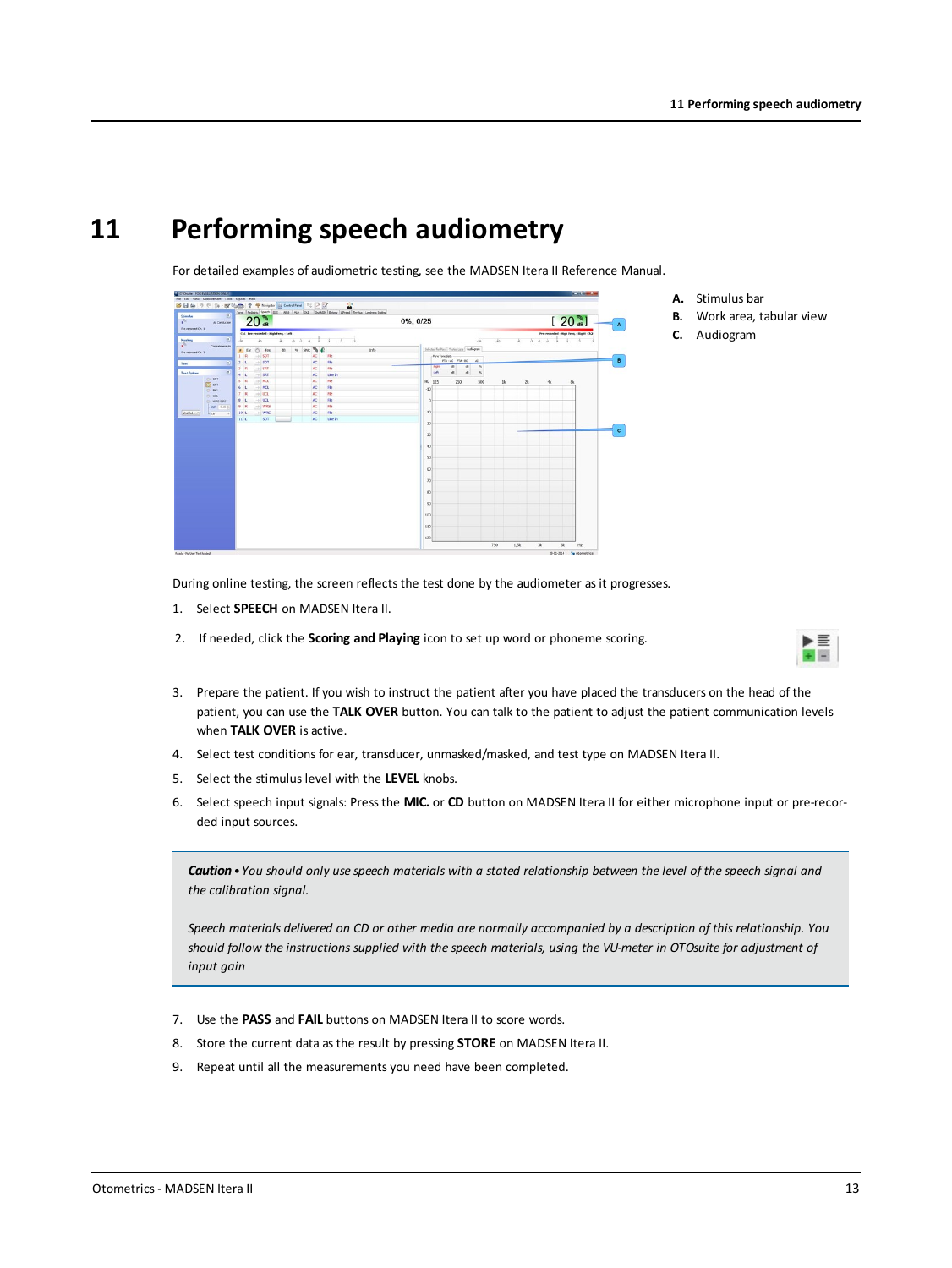### <span id="page-13-0"></span>**12 Service, cleaning and calibration**

Warning . Under no circumstances disassemble MADSEN Itera II. Contact your supplier. Parts inside MADSEN Itera II *must only be checked or serviced by authorized personnel.*

### **12.1 Service**

Warning • For the sake of safety and in order not to void the warranty, service and repair of electro-medical equipment should be carried out only by the equipment manufacturer or by service personnel at authorized workshops. In case of any defects, make a detailed description of the defect(s) and contact your supplier. Do not use a defective *device.*

### **12.2 Cleaning**

#### **The device**

- Remove dust using a soft brush.
- Use a soft, slightly damp cloth with a small amount of mild detergent or approved non-caustic medical grade disinfectant wipes to clean the unit according to local infection control regulations.

Keep the unit away from liquids. Do not allow moisture inside the unit. Moisture inside the unit can damage the instrument and it may result in a risk of electrical shock to the user or patient.

#### **Accessories**

These parts are in constant contact with your patients and should therefore be kept clean.

• Headphones

Use a non-alcohol based wipe (e.g. Audiowipe) to clean the headphones between patients.

• Eartips for Insert Earphones

The eartips are disposable and therefore should not be cleaned or re-used.

• Bone oscillator

Clean the bone oscillator between patients, e.g. with a non-alcohol based antibacterial wipe, such as Audiowipes.

#### **Disposal**

There are no special requirements for the disposal of eartips, i.e. they can be discarded according to local regulations.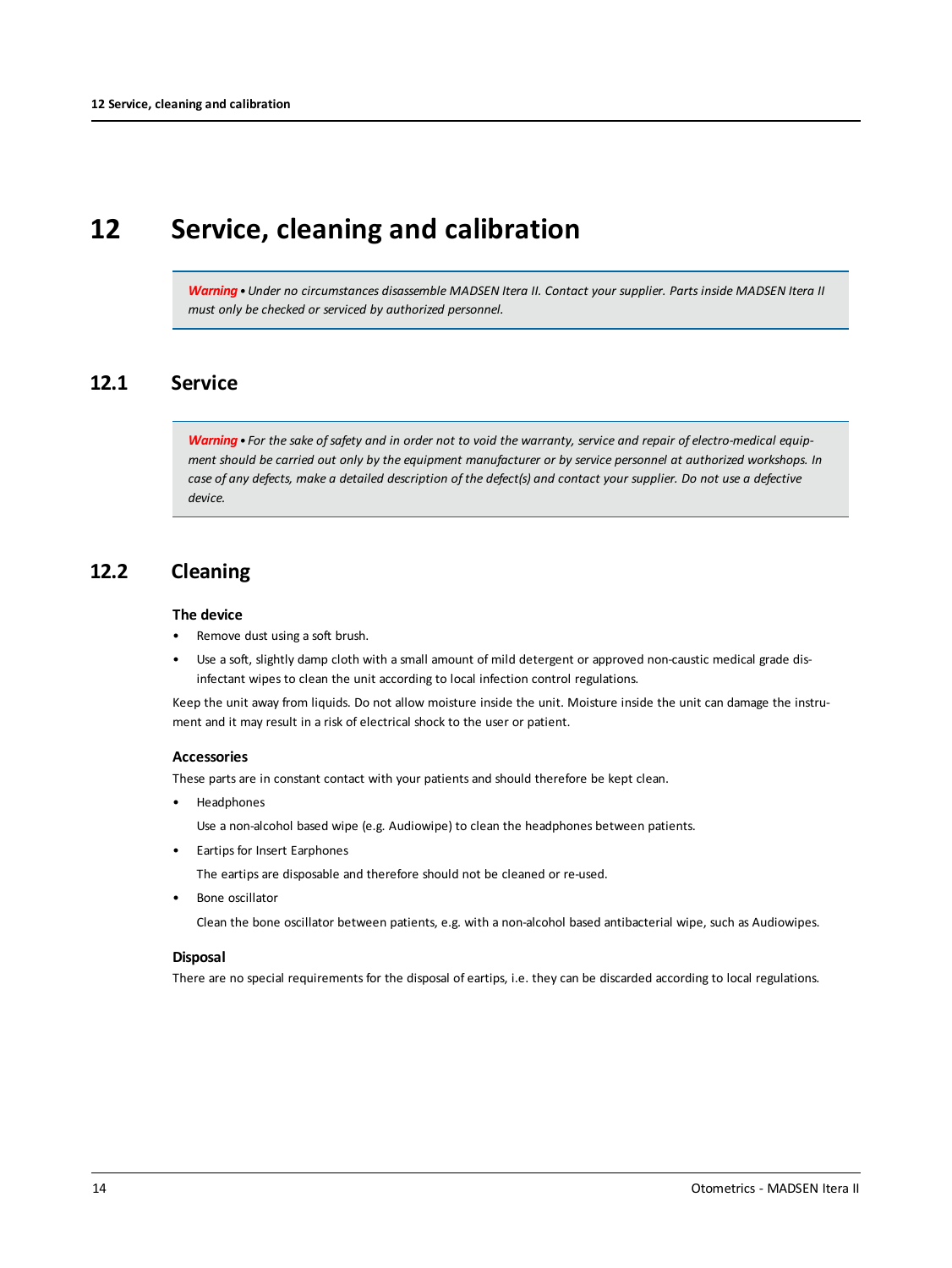### **12.3 Calibration**

#### **Annual calibration**

The audiometer, headphones, bone oscillators, and sound field speakers must be calibrated once a year by your authorized service department.

<span id="page-14-0"></span>Caution . Note that calibration has been performed only on the transducers supplied! If you wish to use any other *transducer for testing with the device, please contact your local distributor first.*

## **13 Other references**

For more information, see the online Help in OTOsuite, which contains detailed reference information about MADSEN Itera II and the OTOsuite modules.

<span id="page-14-1"></span>For OTOsuite installation instructions, see the OTOsuite Installation Guide, on the OTOsuite installation medium.

## **14 Technical specifications**

### **14.1 MADSEN Itera II**

#### **Type identification**

MADSEN Itera II is type 1004 from Natus Medical Denmark ApS.

#### **Channels**

2 separate and identical channels

#### **Pure tone frequencies**

| AC and SF:    | 12 standard 125 - 8000 and 12500 Hz |
|---------------|-------------------------------------|
| BC:           | 250 - 8000 Hz standard frequencies  |
| Insert phones | 125 - 6000 Hz standard frequencies  |
| Accuracy:     | Better than 1 %.                    |
|               |                                     |

#### **Modulation**

| FM (Warble): | 1 - 20 Hz in 1 Hz steps. Mod. width 1% - 25% in 1% steps |
|--------------|----------------------------------------------------------|
| AM for SISI: | 5, 4, 3, 1, 0.75, 0.50, 0.25 dB HL steps                 |
| Wave form:   | Triangular                                               |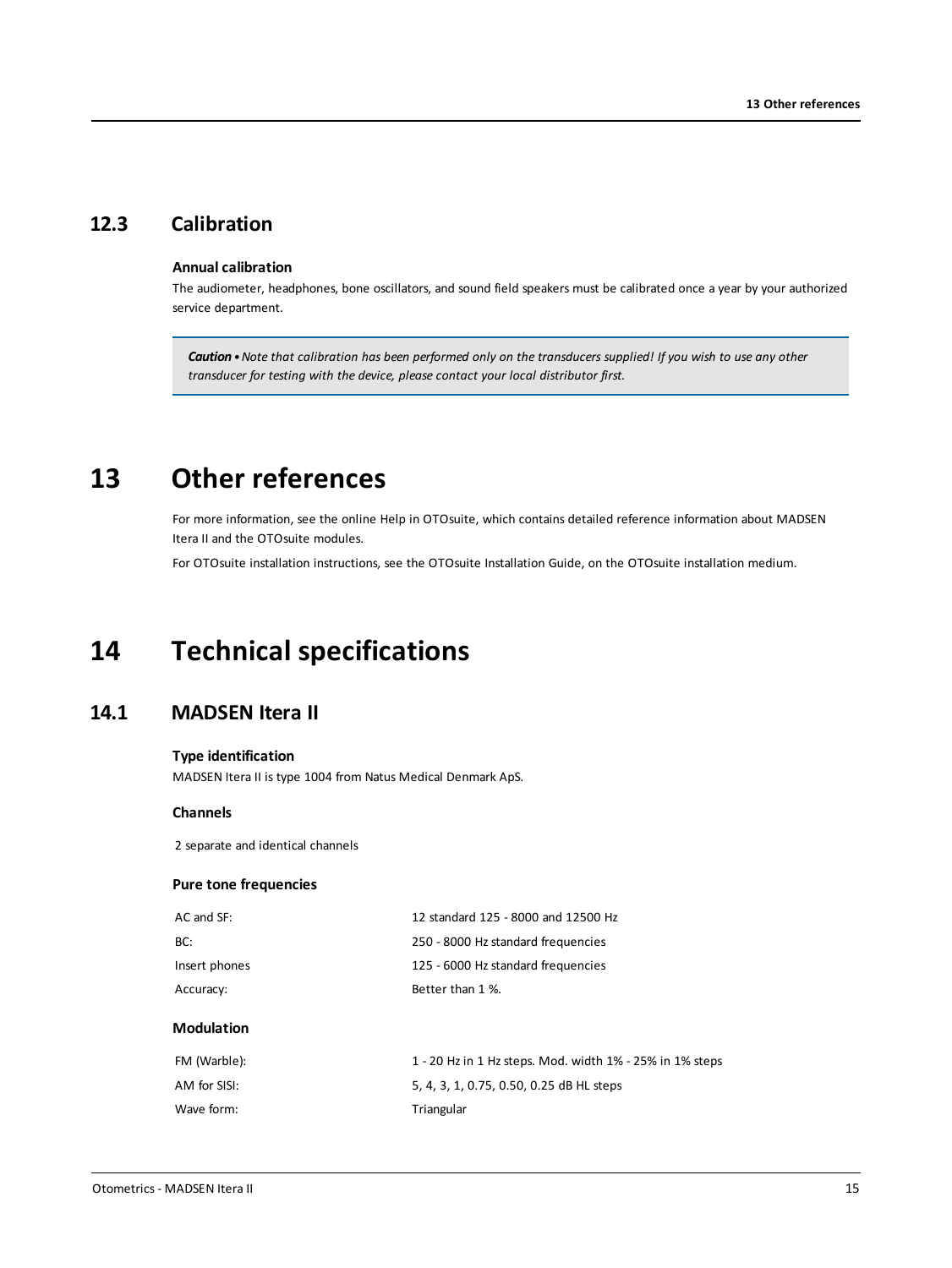#### **Attenuator**

1 dB HL / 2.5 dB HL / 5 dB HL step resolution over the entire range

#### **Attenuator accuracy**

| In whole range: | better than 3 dB HL |
|-----------------|---------------------|
|-----------------|---------------------|

Between two consecutive attenuator positions:

| 5 dB HL step:   | better than 1 dB HL    |
|-----------------|------------------------|
| 2.5 dB HL step: | better than 0.75 dB HL |
| 1 dB HL step:   | better than 0.3 dB HL  |

#### **HL Range**

Maximum output will be limited by the transducer.

| AC: | -10 to 120 dB HL at mid-frequencies |
|-----|-------------------------------------|
| BC: | -10 to 70 dB HL at mid-frequencies  |

#### **HIS function**

| Low pass frequencies:  | 250 Hz, 500 Hz, 1 kHz or 2 kHz |
|------------------------|--------------------------------|
| High pass frequencies: | 1 kHz, 2 kHz, 3 kHz or 4 kHz   |
| Amplification options: | 0, 5, 10, 15, 20, 25 dB SPL    |
| Max. output:           | 130 dB SPL (for TDH39)         |
| Max. gain:             | 50 dB SPL                      |

#### **Masking**

Narrow band noise, Speech noise and White noise (Wide band noise)

#### **Narrowband noise**

| Bandwidth:    | Approximately 0.44 octaves (verified to be within $1/3$ and $\frac{1}{2}$ octaves, as<br>required by audiometer standards). |
|---------------|-----------------------------------------------------------------------------------------------------------------------------|
| Calibration:  | Effective masking according to IEC and ANSI standards.                                                                      |
| Speech noise: | Fulfills IEC and ANSI requirements to speech noise.                                                                         |
| White noise:  | <b>Bandwidth</b>                                                                                                            |
|               | Electrical bandwidth: 100-20000 Hz. Acoustic bandwidth is transducer depend-<br>ent.                                        |
|               | Spectrum                                                                                                                    |

Measured in third-octave bands, the spectrum level increases by 3 dB/octave.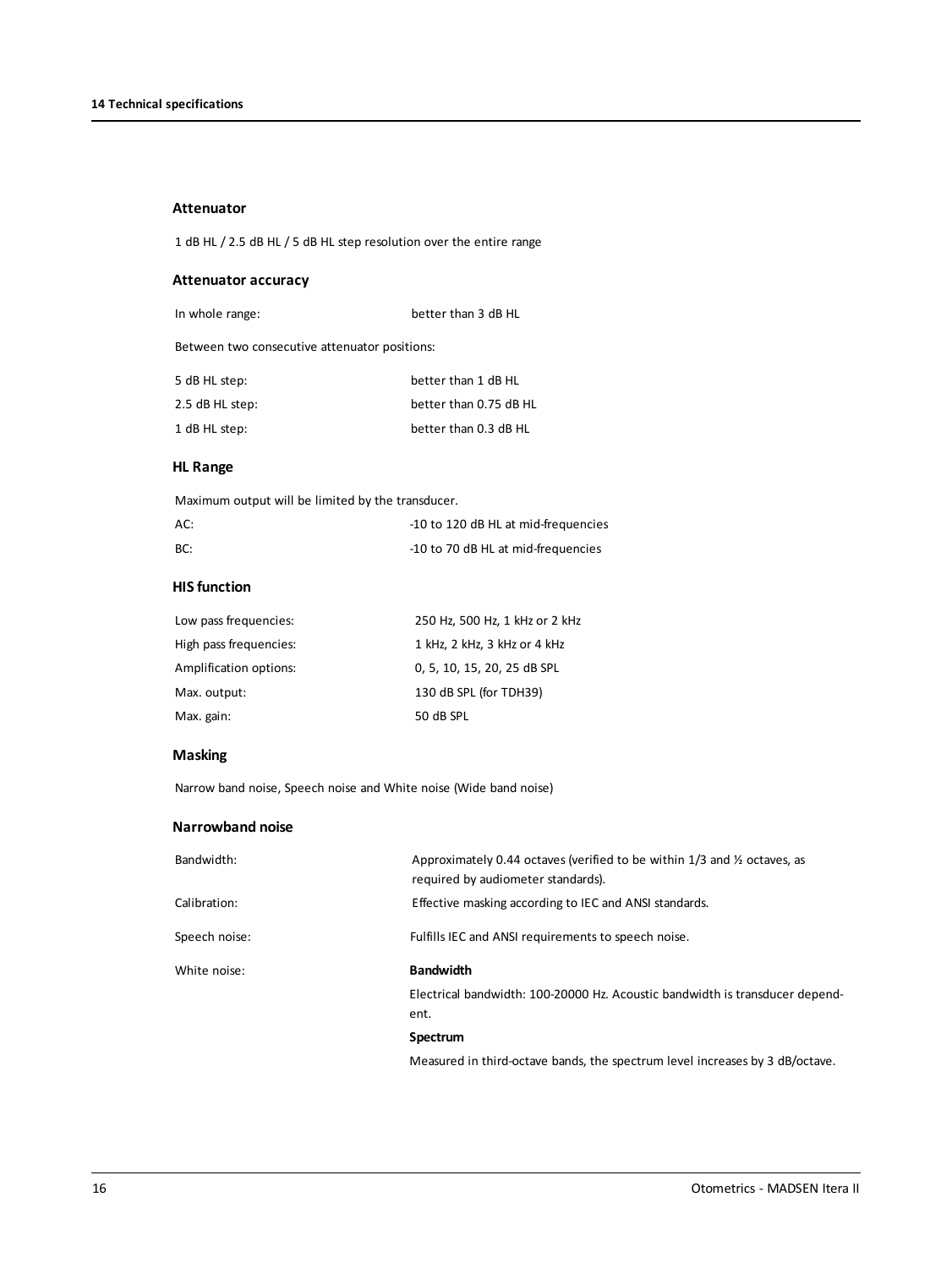#### **Calibration**

Calibrated in dB SPL, according to IEC and ANSI audiometer standards. Alternatively, calibration according to local standards may be ordered from the manufacturer.

#### **Total harmonic distortion**

Air  $< 2.5 %$ Bone < 5 %

#### **Selectable transducers**

| AC: | TDH39, ME-70, and Otometrics insert phones                               |
|-----|--------------------------------------------------------------------------|
| BC: | BC-1, B-71 (Mastoid / Forehead)                                          |
| SF: | TDH39, ME-70, Otometrics insert phones, Free-Field amplifier/loudspeaker |

Transducer options depend on how MADSEN Itera II is calibrated.

#### **Outputs**

| AC: | 2 x mono jack, $1/4$ " |
|-----|------------------------|
| BC: | 1 x mono jack, $1/4$ " |
| SF: | 2 x mono jack, $1/4$ " |

#### **External inputs**

| $CD/T$ ape: | 0.2 to 2.0 Vrms, $10 k$ 2 x RCA phone              |
|-------------|----------------------------------------------------|
| Microphone: | 0.002 to 0.02 Vrms, 2 x 8-pole DIN                 |
| Talk Back:  | 0.002 to 0.02 Vrms, 5-pole DIN for all microphones |

#### **DC biasfor electric Mic.**

Optional input resistance between: 10 k and 600Ω.

#### **Interrupter**

| Normal:  | The signal is presented when the INT button is pressed.                                               |
|----------|-------------------------------------------------------------------------------------------------------|
| Reverse: | The signal ceases when the INT button is pressed.                                                     |
| Pulse:   | The signal is pulsed                                                                                  |
|          | The pulse frequency can be adjusted in the range 0.25 to 2.5 Hz in 0.25 Hz<br>steps.                  |
| Impulse: | The signal is presented for a preset period of time: 0.25 to 2.5 seconds, in<br>steps of 0.25 seconds |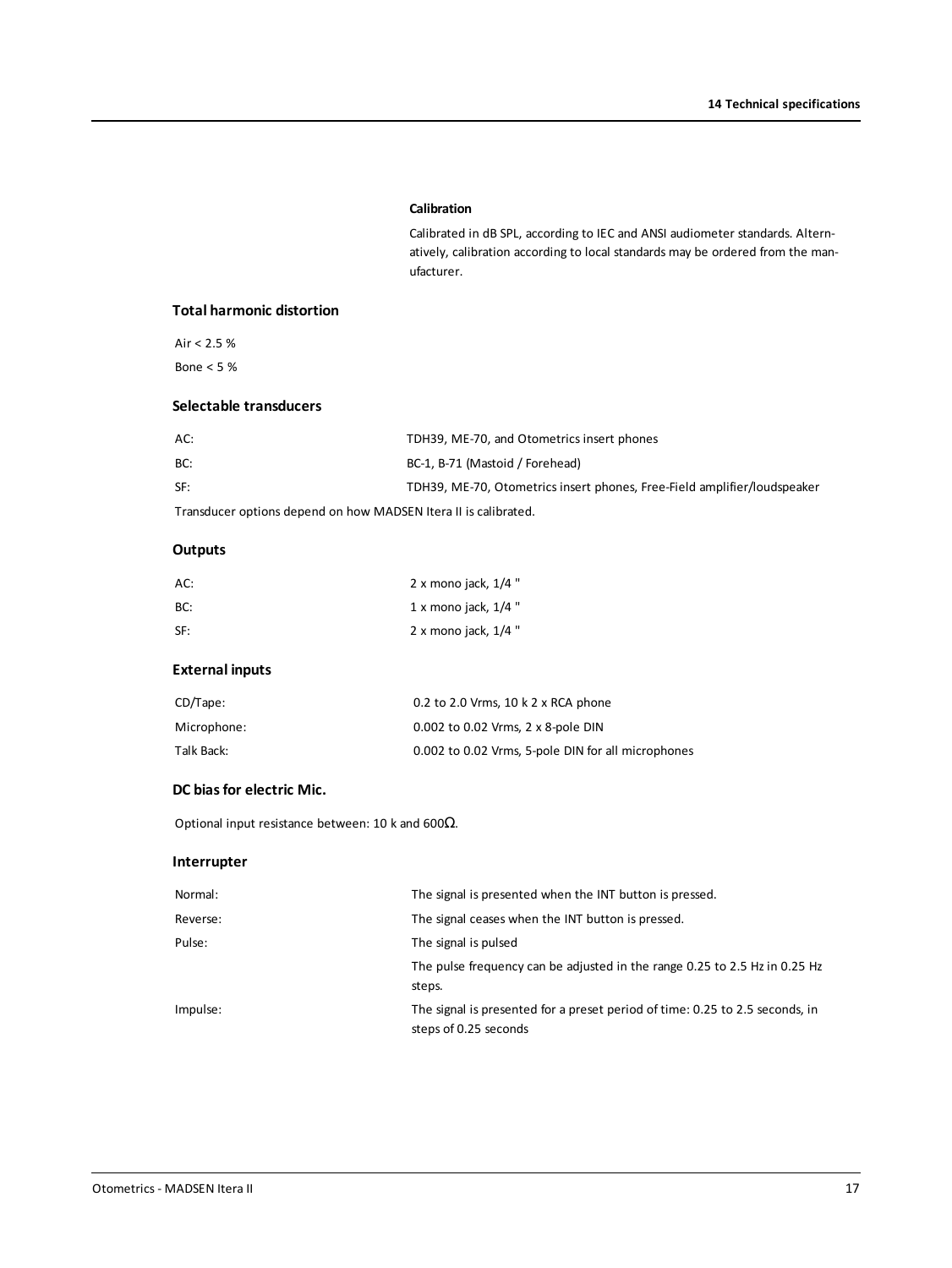#### **Operator output**

Two stereo monitor sockets (8-pole DIN horseshoe) for headphones. One socket is fitted with a Talk Over Mic. Input option. The monitor signal follows the test signal, although the volume can be adjusted individually for each channel. The Talk Back signal from patient to operator is mixed with the monitor signal.

#### **Static force of transducer headbands**

| TDH 39:                      | 4.5 N $\pm$ 0.5 N                  |
|------------------------------|------------------------------------|
| $B-71:$                      | 5.4 $N \pm 0.5$ N                  |
| RS232 interface              |                                    |
| Format:                      | 8 data bit, 1 stop bit             |
| Parity:                      | Equal                              |
| Baud rate:                   | 9600, 19200, 38400, 57600 Baud     |
| Protocol:                    | XON/XOFF                           |
| <b>Transport and storage</b> |                                    |
| Temperature:                 | -40°C to + 70°C (-40°F to + 158°F) |
| Air humidity:                | 10% to 90%, non-condensing         |
| Air pressure                 | 500 hPa to 1060 hPa                |
| <b>Operating environment</b> |                                    |
| Mode of operation:           | Continuous                         |
| Temperature:                 | +10°C to +35°C (50°F to +95°F)     |
| Air humidity:                | 30% to 90%, non-condensing         |
| Air pressure                 | 860 hPa to 1060 hPa.               |
|                              |                                    |

(Operation in temperatures exceeding -20°C (-4°F) or +60°C (140°F) may cause permanent damage.)

#### **Warm-up time**

< 10 min.

#### **Disposal**

MADSEN Itera II can be disposed of as normal electronic waste, according to WEEE and local regulations.

#### **Dimensions**

Approx. 450 x 290 x 85 mm, 17.7 x 11.4 x 3.3 inches

#### **Weight**

Approx. 4.5 kg, 9.9 lb.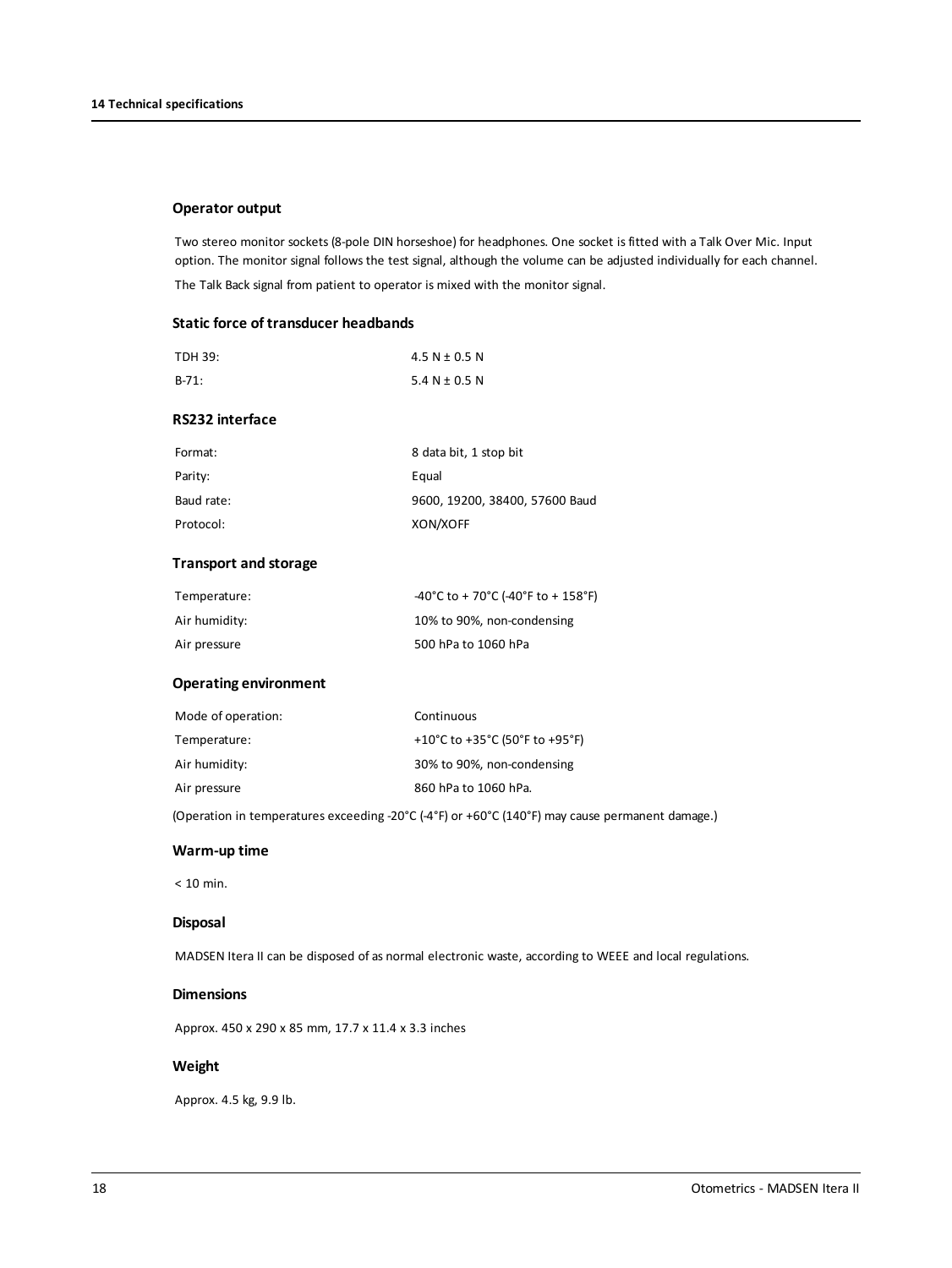| Internal, 100 - 120 V AC, 200 - 240 V AC, 50/60 Hz |                                                                                                                                                                                      |  |
|----------------------------------------------------|--------------------------------------------------------------------------------------------------------------------------------------------------------------------------------------|--|
| <b>Power consumption</b>                           |                                                                                                                                                                                      |  |
| < 60 VA                                            |                                                                                                                                                                                      |  |
| <b>Fuses</b>                                       |                                                                                                                                                                                      |  |
| T 1 A H/250 V                                      |                                                                                                                                                                                      |  |
| <b>Standards</b>                                   |                                                                                                                                                                                      |  |
| Audiometer:                                        | EN60645-1, EN60645-2, EN60645-4, and ANSI S3.6                                                                                                                                       |  |
| Patient Safety:                                    | Complies with IEC 60601-1 3.1 edition: 2012, Class I, Type B; IEC 60601-1-<br>6:2010; IEC 62366:2007;<br>CAN/CSA-C22.2 NO 60601-1:2014;<br>ANSI/AAMI ES60601-1 (2005) + AMD 1 (2012) |  |
| EMC:                                               | IEC 60601-1-2:2007                                                                                                                                                                   |  |

#### **Miscellaneous**

**Power supply**

Internal power supply to CD player: 1.5 - 10 V, 0.5 V steps Software-adjustable contrast/brightness on display and LEDs Integral Talk Over microphone Digital Aux: 5-pole DIN

### **14.2 Accessories**

Standard accessories and optional accessories may vary from country to country - please consult your local distributor.

- TDH 39 headphones (Headband: HB-7, HB-8)
- ME-70 headphones
- Otometrics insert phones
- Bone oscillators: BC-1, B-71
- Sound field loudspeakers
- Monitor headphones with boom microphone
- Gooseneck talk-over microphones (one right and one left microphone) for speech audiometry and Hearing Instrument Simulation
- Talkback microphone
- Patient Responder(s)
- Mains cable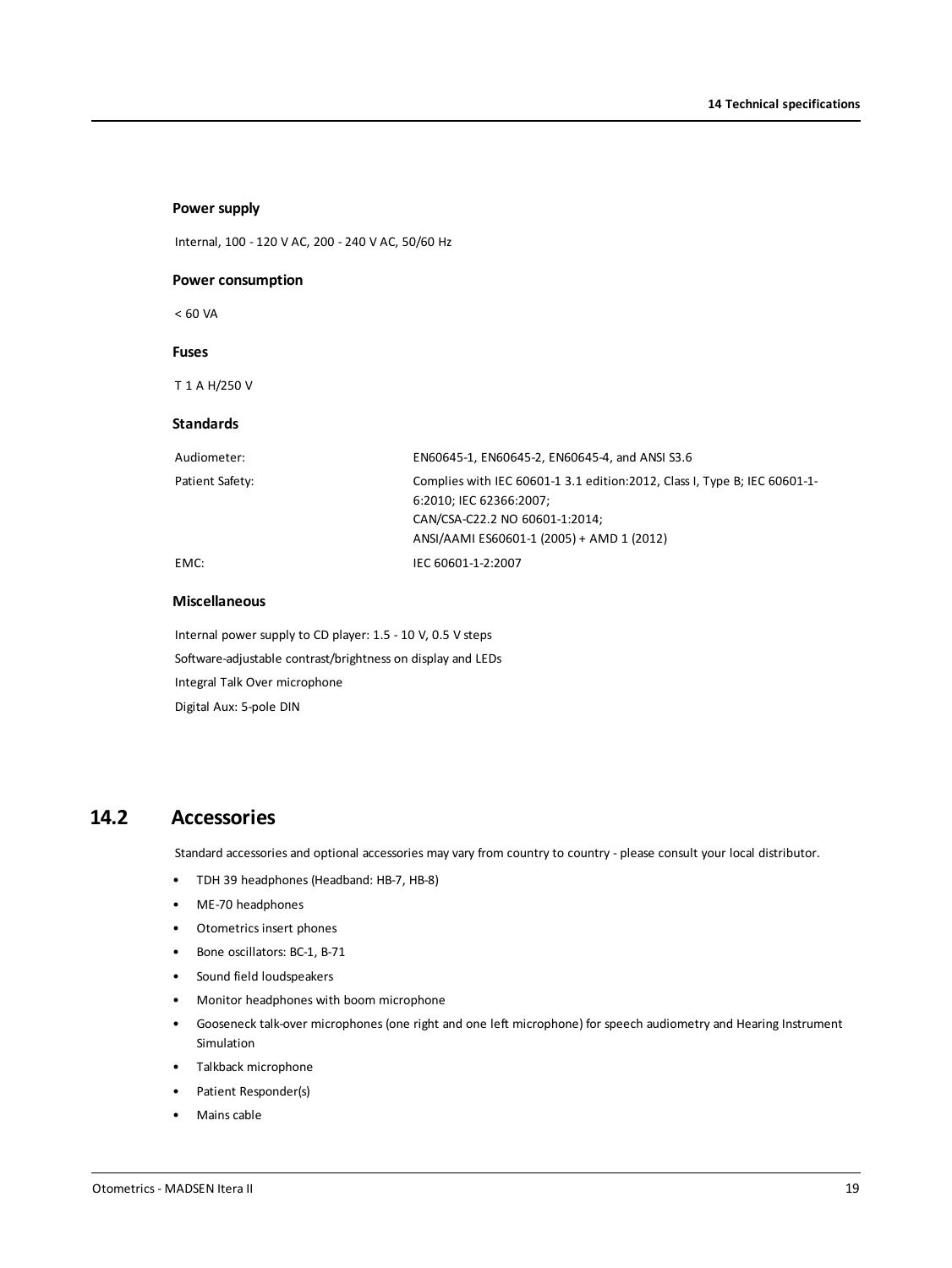- Power supply cable from MADSEN Itera II to CD player
- PA 210 power amplifier for free-field testing
- Wall mount kit for amplifier
- Connection cables
- Audiogram pad
- MADSEN Itera IIReference Manual
- MADSEN Itera II User Guide

### **14.3 Notes on EMC (Electromagnetic Compatibility)**

- MADSEN Itera II is part of a medical electrical system and is thus subject to special safety precautions. For this reason, the installation and operating instructions provided in this document should be followed closely.
- Portable and mobile high-frequency communication devices, such as mobile phones, may interfere with the functioning of MADSEN Itera II.

| Guidance and manufacturer's declaration - electromagnetic emissions for all equipment and systems                                                                            |            |                                                                                                                                                                                                                        |
|------------------------------------------------------------------------------------------------------------------------------------------------------------------------------|------------|------------------------------------------------------------------------------------------------------------------------------------------------------------------------------------------------------------------------|
| MADSEN Itera II is intended for use in the electromagnetic environment specified below. The user of MADSEN Itera II should ensure that it is used in such an<br>environment. |            |                                                                                                                                                                                                                        |
| <b>Emissions test</b>                                                                                                                                                        | Compliance | Electromagnetic environment - guidance                                                                                                                                                                                 |
| RF emissions<br>CISPR 11                                                                                                                                                     | Group 1    | MADSEN Itera II uses RF energy only for its internal function. There-<br>fore, its RF emissions are very low and are not likely to cause any<br>interference in nearby electronic equipment.                           |
| RF emissions<br>CISPR 11                                                                                                                                                     | Class A    | MADSEN Itera II is suitable for use in all establishments other than<br>domestic and those directly connected to the public low-voltage<br>power supply network that supplies buildings used for domestic<br>purposes. |
|                                                                                                                                                                              |            |                                                                                                                                                                                                                        |

**Note**: The emissions characteristics of this equipment make it suitable for use in industrial areas and hospitals(CISPR 11 class A). If it is used in a residential environment (for which CISPR 11 class B is normally required) this equipment might not offer adequate protection to radio-frequency communication services. The user might need to take mitigation measures, such as relocating or re-orienting the equipment.

| Guidance and manufacturer's declaration - electromagnetic immunity for all equipment and systems                                                                               |                                    |                                    |                                                                                                                                                     |
|--------------------------------------------------------------------------------------------------------------------------------------------------------------------------------|------------------------------------|------------------------------------|-----------------------------------------------------------------------------------------------------------------------------------------------------|
| MADSEN Itera II is intended for use in the electromagnetic environment specified below. The user of MADSEN Itera II should ensure that it is used in such an envir-<br>onment. |                                    |                                    |                                                                                                                                                     |
| Immunity test                                                                                                                                                                  | <b>IEC 60601</b><br>test level     | Compliance level                   | Electromagnetic environment - guidance                                                                                                              |
| Electrostatic dis-<br>charge (ESD)<br>IEC 61000-4-2                                                                                                                            | +/- 6 kV contact<br>$+/-$ 8 kV air | +/- 6 kV contact<br>$+/-$ 8 kV air | Floors should be wood, concrete or ceramic tile. If floors are covered with syn-<br>thetic material, the relative humidity should be at least 30 %. |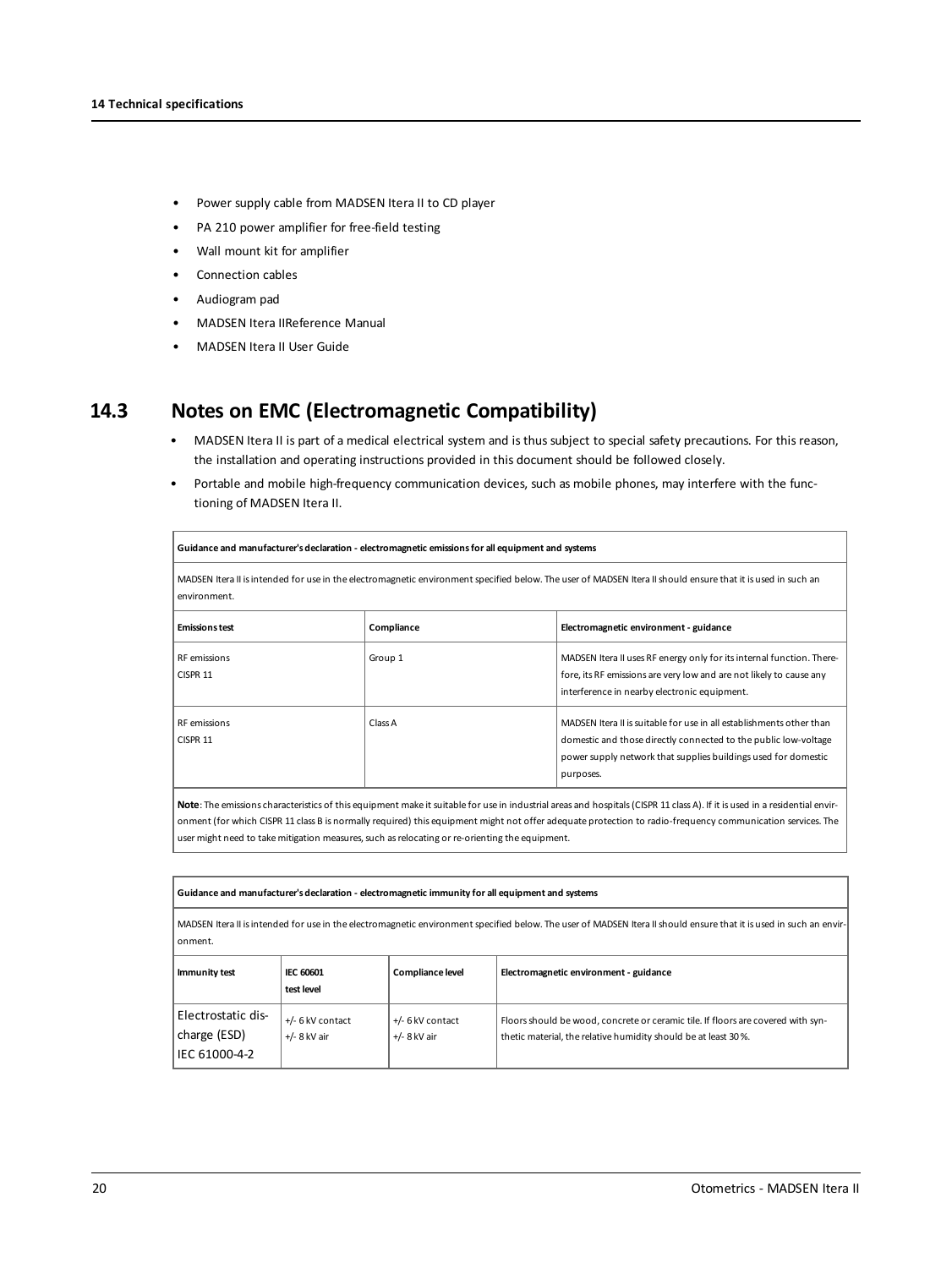| Power frequency<br>(50/60 Hz) magnetic<br>field<br>IEC 61000-4-8     | 3A/m | 3A/m | Power frequency magnetic fields should be at levels characteristic of a typical loc-<br>ation in a typical commercial or hospital environment. |
|----------------------------------------------------------------------|------|------|------------------------------------------------------------------------------------------------------------------------------------------------|
| $UT$ is the AC mains voltage prior to application of the test level. |      |      |                                                                                                                                                |

#### **Guidance and manufacturer's declaration - electromagnetic immunity - for equipment and systemsthat areNOT life-supporting**

MADSEN Itera II is intended for use in the electromagnetic environment specified below. The user of MADSEN Itera II should ensure that it is used in such an environment.

| Immunity test                | <b>IEC 60601</b><br>test level                                                    | Compliance level | Electromagnetic environment - guidance                                                                                                                                                                                                                                                                                                                                                                                                                                                                                                                                                                                                                                                                                                                                                                                                                                                                                                           |
|------------------------------|-----------------------------------------------------------------------------------|------------------|--------------------------------------------------------------------------------------------------------------------------------------------------------------------------------------------------------------------------------------------------------------------------------------------------------------------------------------------------------------------------------------------------------------------------------------------------------------------------------------------------------------------------------------------------------------------------------------------------------------------------------------------------------------------------------------------------------------------------------------------------------------------------------------------------------------------------------------------------------------------------------------------------------------------------------------------------|
| Radiated RF<br>IEC 61000-4-3 | 150 kHz to 80 MHz outside ISM<br>bands <sup>a</sup><br>3 V/m<br>80 MHz to 2.5 GHz | 3 V/m            | Portable and mobile RF communications equip-<br>ment should be used no closer to any part of<br>MADSEN Itera II, including cables, than the recom-<br>mended separation distance calculated from the<br>equation applicable to the frequency of the trans-<br>mitter.<br>Recommended separation distance:<br>$d = 1.2\overline{VP}$<br>$d = 1.2 \overline{VP}$ for 80 MHz to 800 MHz<br>$d = 2.3\overline{VP}$ for 80 MHz to 2.5 GHz.<br>where $P$ is the maximum output power rating of<br>the transmitter in watts (W) according to the trans-<br>mitter manufacturer and d is the recommended<br>separation distance in metres (m).<br>Field strengths from fixed RF transmitters, as<br>determined by an electromagnetic site survey, <sup>a</sup><br>should be less than the compliance level in each<br>frequency range. <sup>b</sup><br>Interference may occur in the vicinity of equip-<br>ment marked with this symbol:<br>$((\cdot,))$ |

Note 1: At 80 MHz and 800 MHz the separation distance for the higher frequency range applies.

Note 2: These guidelines may not apply in all situations. Electromagnetic propagation is affected by absorption and reflection from structures, objects and people.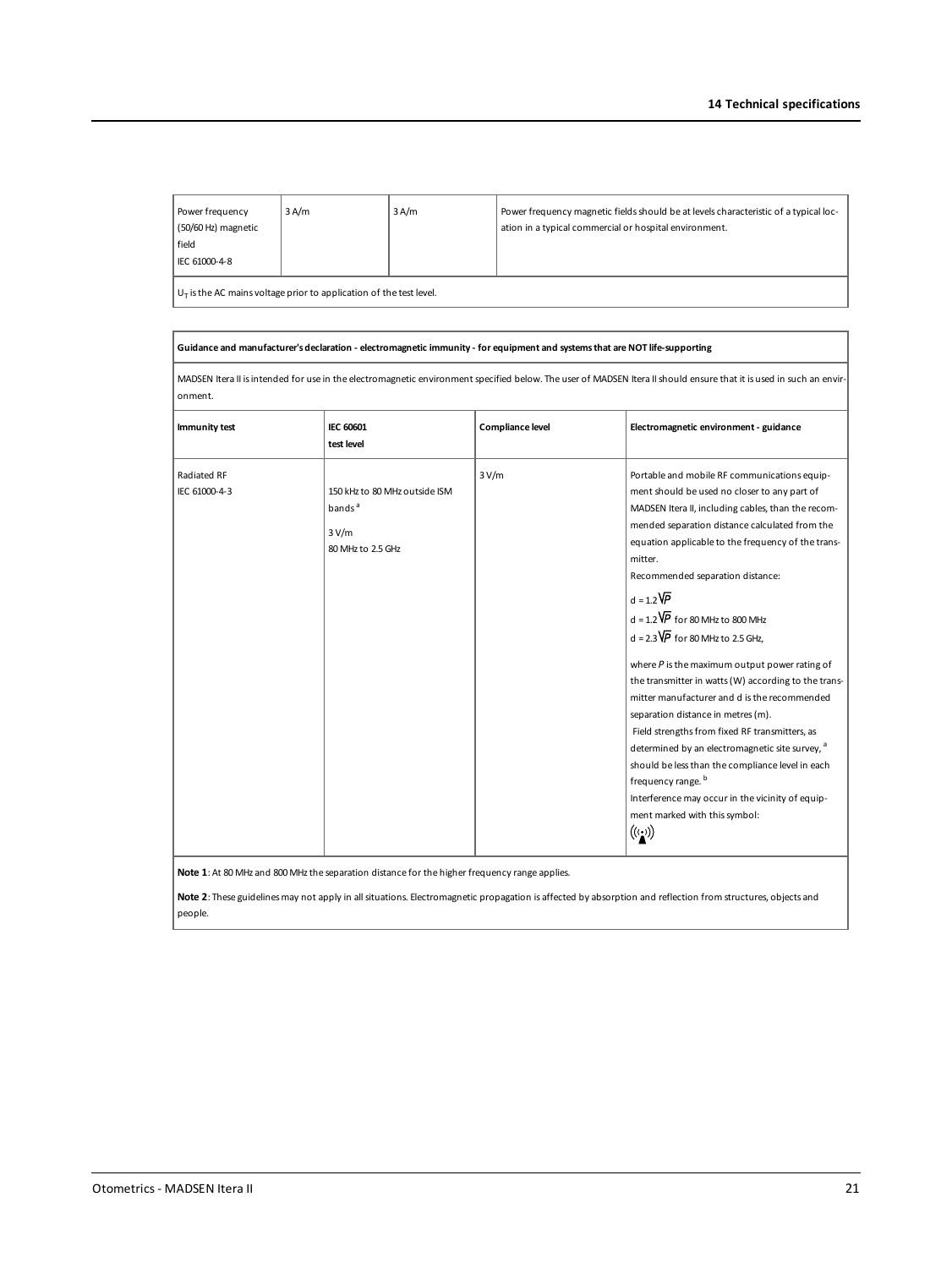- a. The ISM (industrial,scientific and medical) bands between 150 kHz and 80 MHz are 6.765 MHzto 6.795 MHz; 13.553 MHzto 13.567 MHz; 26.957 MHzto 27.283 MHz: and 40.66 MHz to 40.70 MHz.
- b. The compliance levelsin the ISM frequency bands between 150 kHz and 80 MHz and in the frequency range 80 MHzto 2.5GHz are intended to decrease the likelihood that mobile/portable communications equipment could cause interference if it is inadvertently brought into patient areas. For this reason, an additional factor of 10/3 is used in calculating the recommended separation distance for transmittersin these frequency ranges.
- c. Field strengths from fixed transmitters, such as base stations for radio (cellular/cordless) telephones and land mobile radios, amateur radio, AM and FM radio broadcast and TV broadcast cannot be predicted theoretically with accuracy. To assessthe electromagnetic environment due to fixed RF transmitters, an electromagnetic site survey should be considered. If the measured field strength in the location in which MADSEN Itera II is used exceedsthe applicable RF compliance level above, the MADSEN Itera IIshould be observed to verify normal operation. If abnormal performance is observed, additional measures might be necessary, such as reorienting or relocating MADSEN Itera II.
- d. Over the frequency range 150 kHz to 80 MHz, field strengths should be less than 3 V/m.

| Recommended separation distances between portable and mobile RF communications equipment and MADSEN Itera II |                                                                |                                             |                                         |  |
|--------------------------------------------------------------------------------------------------------------|----------------------------------------------------------------|---------------------------------------------|-----------------------------------------|--|
| Rated maximum output<br>power of transmitter                                                                 | Separation distance according to frequency of transmitter<br>m |                                             |                                         |  |
| W                                                                                                            | 150 kHz to 80 MHz outside ISM bands<br>$d = 1.2\sqrt{P}$       | 80 MHz to 800 MHz<br>$d = 1.2\overline{VP}$ | 800 MHz to 2.5 GHz<br>$d = 2.3\sqrt{P}$ |  |
| 0.01                                                                                                         | 0.12                                                           | 0.12                                        | 0.23                                    |  |
| 0.1                                                                                                          | 0.38                                                           | 0.38                                        | 0.73                                    |  |
| 1                                                                                                            | 1.2                                                            | 1.2                                         | 2.3                                     |  |
| 10                                                                                                           | 3.8                                                            | 3.8                                         | 7.3                                     |  |
| 100                                                                                                          | 12                                                             | 12                                          | 23                                      |  |

For transmitters rated at a maximum output power not listed above, the recommended separation distance d in meters (m) can be estimated using the equation applicable to the frequency of the transmitter, where P is the maximum output power rating of the transmitter in watts (W) according to the transmitter manufacturer.

Note 1: At 80 MHz and 800 MHz the separation distance for the higher frequency range applies.

**Note 2**: These guidelinesmay not apply in all situations. Electromagnetic propagation is affected by absorption and reflection from structures, objects and people.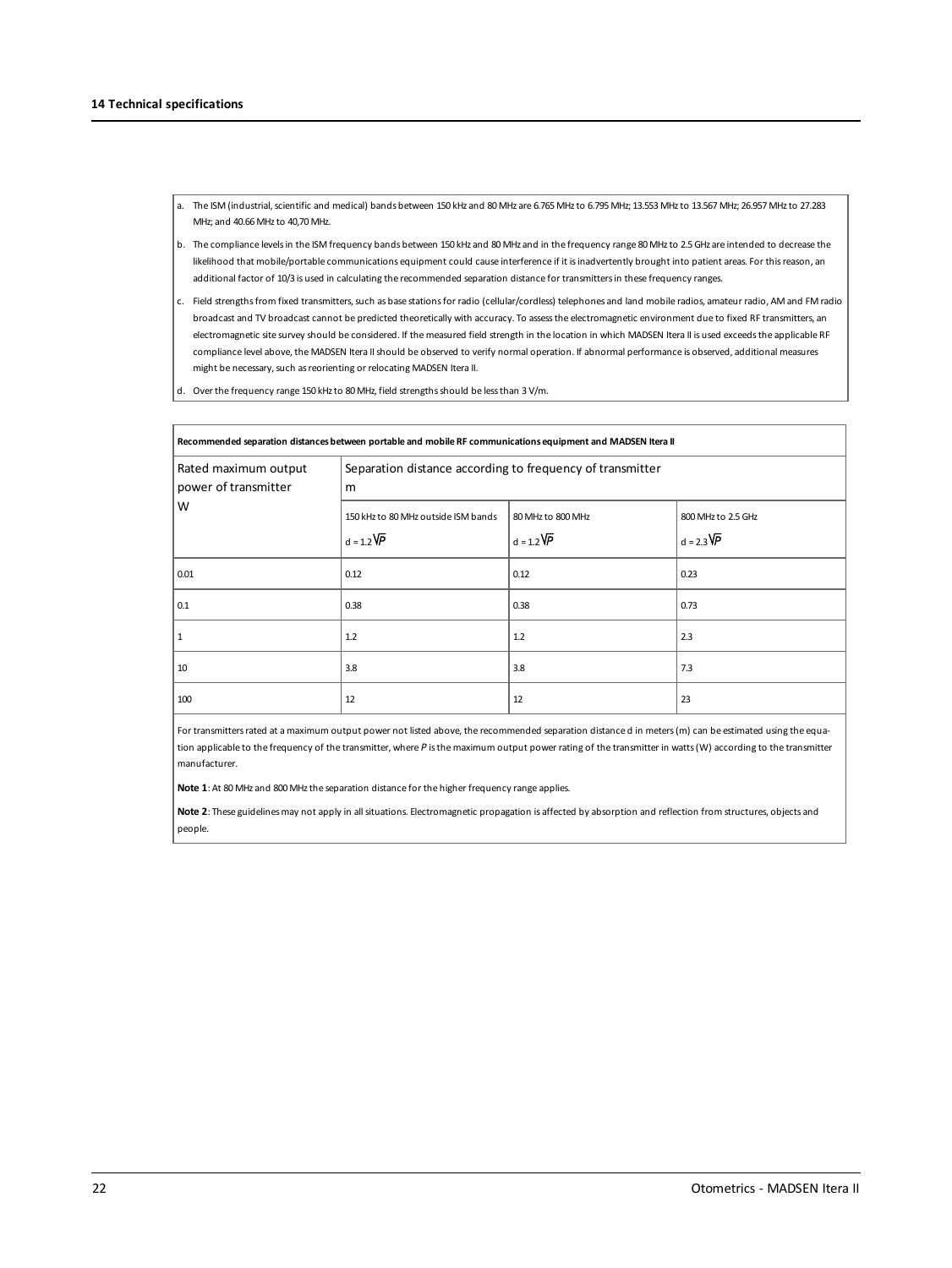## **15 Definition of symbols**

<span id="page-22-0"></span>

|                | Electronic equipment covered by the Directive 2002/96/EC on waste electrical and electronic equip-<br>ment (WEEE).                                                                                                                                             |
|----------------|----------------------------------------------------------------------------------------------------------------------------------------------------------------------------------------------------------------------------------------------------------------|
|                | All electrical and electronic products, batteries, and accumulators must be taken to separate collection<br>at the end of their working life. This requirement applies in the European Union. Do not dispose of these<br>products as unsorted municipal waste. |
|                | You can return your device and accessories to Natus Medical Denmark ApS, or to any Natus<br>Medical Denmark ApS supplier. You can also contact your local authorities for advice on disposal.                                                                  |
|                | Consult user manual for warnings and cautions.                                                                                                                                                                                                                 |
|                | Follow instructions for use.                                                                                                                                                                                                                                   |
| $\mathbf i$    | Consult instructions for use.                                                                                                                                                                                                                                  |
|                | Complies with Type B requirements of IEC60601-1.                                                                                                                                                                                                               |
| <b>ASSIFIX</b> | MEDICAL - General Medical Equipment as to electrical shock, fire and mechanical hazards only in accord-<br>ance with ANSI/AAMI ES60601-1 (2005) + AMD 1 (2012), IEC 60601-1-6, CAN/CSA-C22.2 No. 60601-1<br>(2014) and CAN/CSA-C22.2 No. 60601-1-6 (2011).     |
|                | Suitable for alternating current only.                                                                                                                                                                                                                         |
|                | Power ON.                                                                                                                                                                                                                                                      |
|                | Power OFF.                                                                                                                                                                                                                                                     |
|                | Do not reuse.                                                                                                                                                                                                                                                  |

<u> /\</u>

Used in error message dialogs if software program fails. See the detailed information in the dialog box.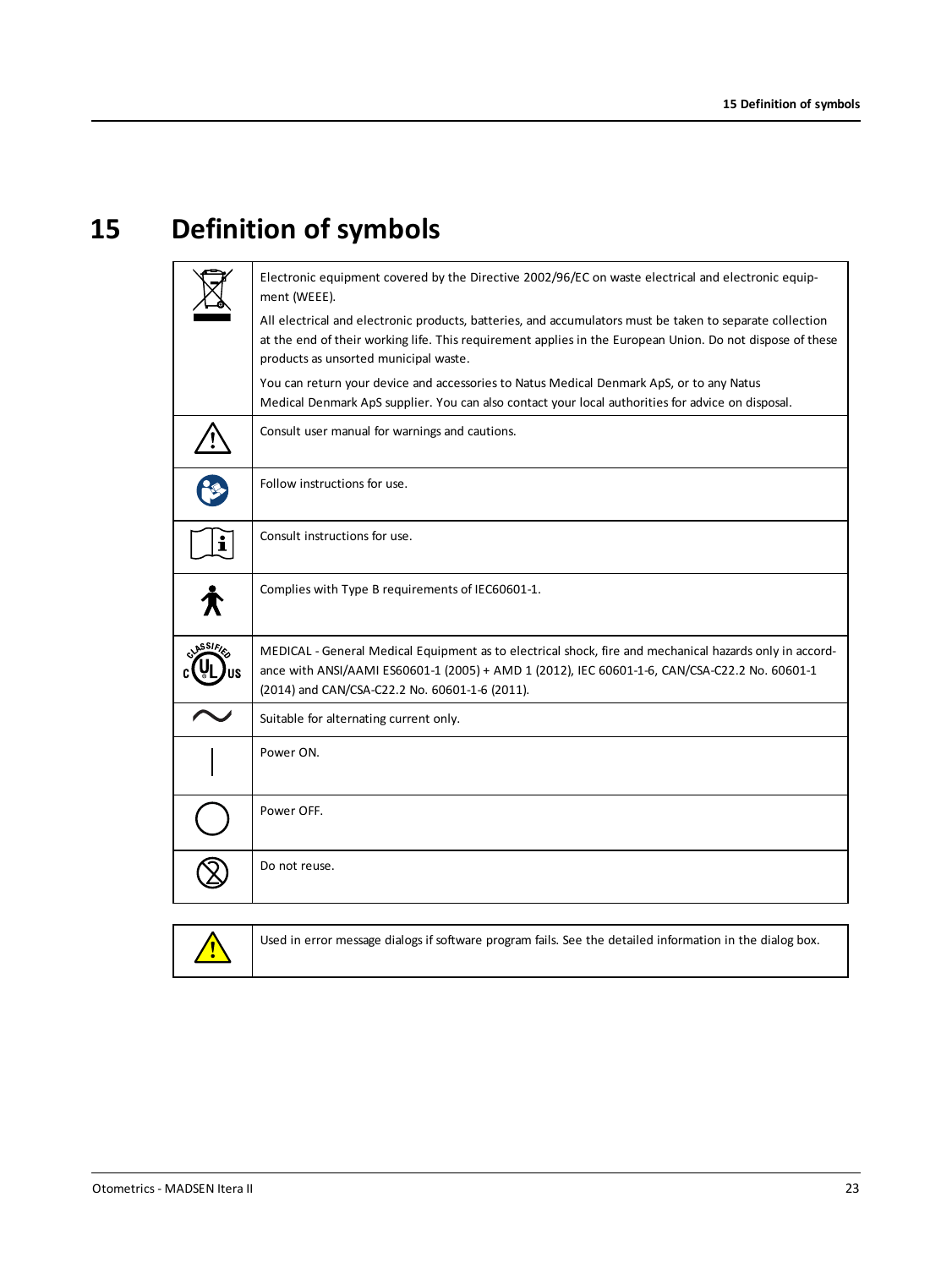### **16 Warning notes**

<span id="page-23-1"></span><span id="page-23-0"></span>This manual contains information and warnings, which must be followed to ensure the safe performance of the devices and software covered by this manual. Local government rules and regulations, if applicable, should also be followed at all times. See [Definition](#page-22-0) of symbols ► 23 and General [warning](#page-23-1) notes ► 24.

### **16.1 General warning notes**

- 1. This class of equipment is allowed in domestic establishments when used under the jurisdiction of a health care professional.
- 2. Do not use the instrument in the presence of flammable agents (gases) or in an oxygen-rich environment.
- 3. No parts may be eaten, burnt, or in any way used for purposes other than the applications defined in the Intended Use section of this manual.
- 4. The device and any device to be connected which has its own power supply should be turned off before any connections are established.
- 5. For safety reasons and due to effects on EMC, accessories connected to the equipment's outlet fittings must be identical to the type supplied with the system.
- 6. It is recommended that an annual calibration be performed on accessories containing transducers. Furthermore, it is recommended that calibration be performed if the equipment has suffered any potential damage (e.g. headphones dropped on the floor).

Note that calibration has been performed only on the transducers supplied! If you wish to use any other transducer for testing with the device, please contact your local distributor first.

- 7. Unwanted noise may occur if the device is exposed to a strong radio field. Such noise may interfere with the performance of the device. Many types of electrical devices, e.g. mobile telephones, may generate radio fields. We recommend that the use of such devices in the vicinity of MADSEN Itera II be restricted.
	- 8. The bone conductor cable and insert phone cable must not be removed or tampered with while MADSEN Itera II is powered on. Either disconnect the bone conductor or insert phone entirely from the instrument, or make sure that the instrument itself is disconnected from the power source.



9. When assembling an electro-medical system, the person carrying out the assembly must take into account that other connected equipment which does not comply with the same safety requirements as this product may lead to a reduction in the overall safety level of the system.



- 10. When selecting accessories connected to the RS232 socket and DC output of the device, the following points must be considered:
	- Use of connected equipment in a patient environment
	- Proof that connected equipment has been tested in accordance with Medical Electrical Systems in IEC 60601-1 3.1 edition: 2012, ANSI/AAMI ES60601-1 (2005) + AMD 1 (2012) and CAN/CSA-C22.2 No. 60601-1 (2014).
	- Do not touch the connectors of the device or connected devices and the patient at the same time.



11. Grounding continuity should be checked periodically.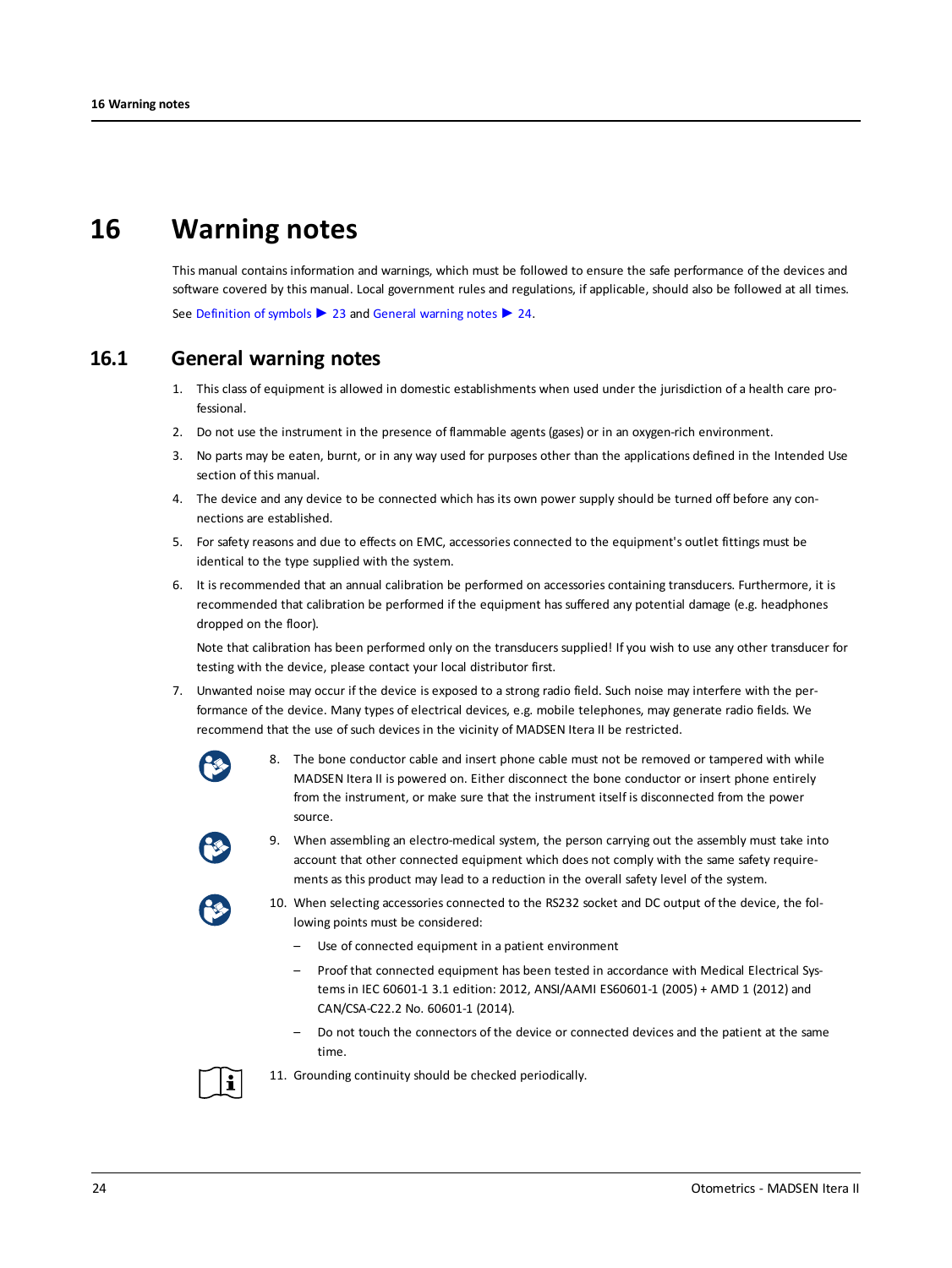- 12. Avoid using extension cables. The increased length of the cable may increase the resistance of the protective earth conductor beyond an acceptable level.
- 13. Operating at the wrong voltage may blow the fuses.For continued protection against fire hazard, replace fuses with the same type and rating only.
- 14. To comply with Medical Electrical Systems in IEC 60601-1 3.1 edition:2012, computer and printer must be placed out of reach of the client, i.e. not closer than approx. 1.5 meters/5 ft.
- <span id="page-24-0"></span>15. If the patient microphone is located within the patient area, the microphone should be classified as type B.

### **17 Manufacturer**

Natus Medical Denmark ApS Hoerskaetten 9, 2630 Taastrup Denmark  $\circ$  +45 45 75 55 55 www.natus.com

### **17.1 Responsibility of the manufacturer**

The manufacturer is to be considered responsible for effects on safety, reliability, and performance of the equipment only if:

- All assembly operations, extensions, re-adjustments, modifications or repairs are carried out by the equipment manufacturer or personnel authorized by the manufacturer.
- The electrical installation to which the equipment is connected complies with EN/IEC requirements.
- The equipment is used in accordance with the instructions for use.

The manufacturer reserves the right to disclaim all responsibility for the operating safety, reliability and performance of equipment serviced or repaired by other parties.